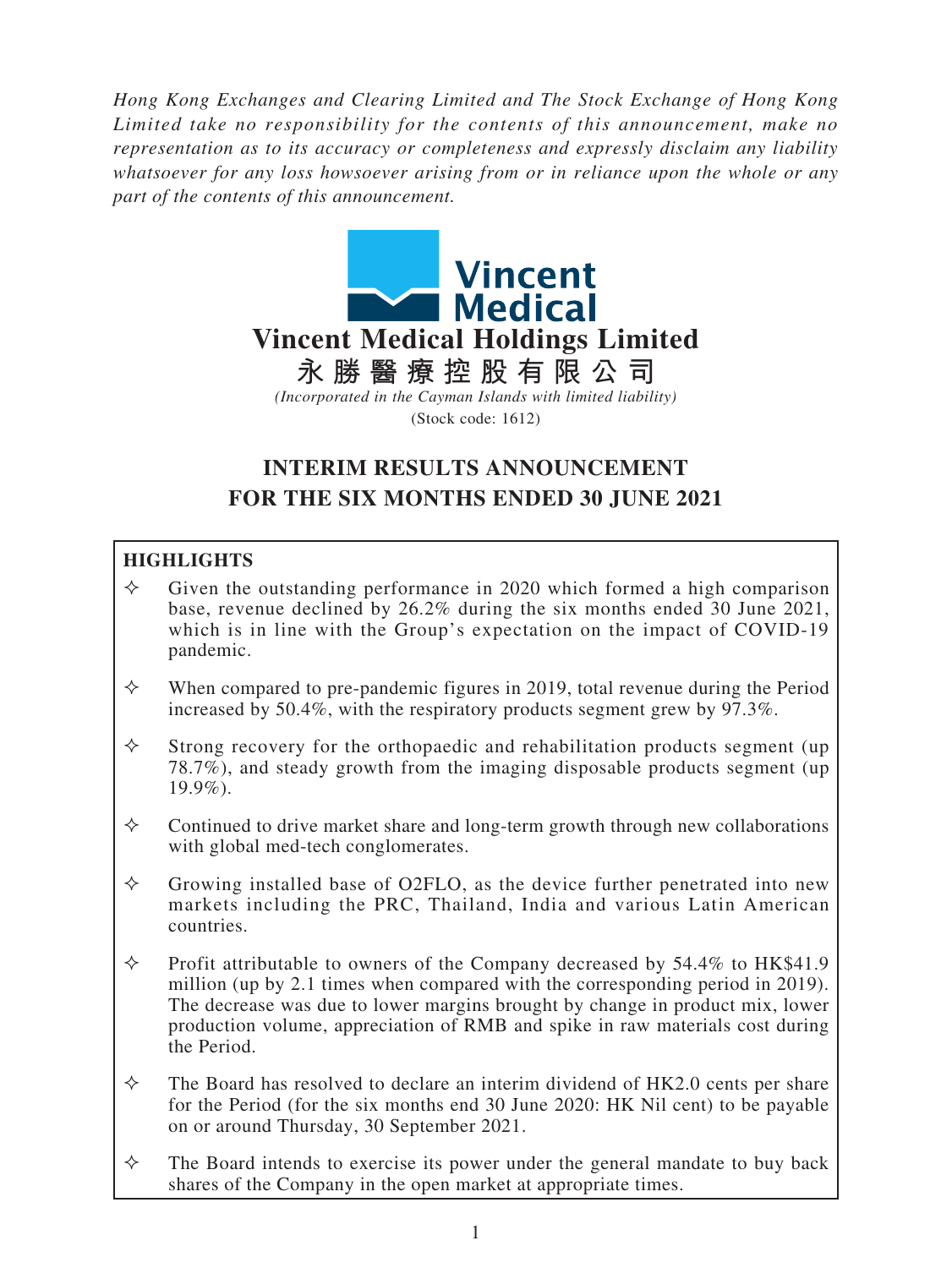#### **INTERIM RESULTS**

The board (the "**Board**") of directors (the "**Directors**") of Vincent Medical Holdings Limited (the "**Company**") is pleased to announce the unaudited condensed consolidated interim results of the Company and its subsidiaries (collectively the "**Group**") for the six months ended 30 June 2021 ("**1H2021"** or the "**Period**"), together with the comparative figures for the previous corresponding period ("**1H2020**") as follows:

#### **CONDENSED CONSOLIDATED STATEMENT OF PROFIT OR LOSS**

*FOR THE SIX MONTHS ENDED 30 JUNE 2021*

|                                           |                | Six months ended 30 June   |             |
|-------------------------------------------|----------------|----------------------------|-------------|
|                                           |                | 2021                       | 2020        |
|                                           | <b>Note</b>    | <b>HK\$'000</b>            | HK\$'000    |
|                                           |                | (unaudited)                | (unaudited) |
| <b>Revenue</b>                            | $\overline{4}$ | 370,704                    | 502,346     |
| Cost of sales                             |                | (245, 013)                 | (277, 042)  |
| <b>Gross profit</b>                       |                | 125,691                    | 225,304     |
| Other income, other gains and losses      |                | 4,665                      | 2,040       |
| Selling and distribution expenses         |                | (18,670)                   | (22, 203)   |
| Administrative expenses                   |                | (42, 014)                  | (57, 795)   |
| Research and development expenses         |                | (20, 402)                  | (15, 754)   |
| <b>Profit from operations</b>             |                | 49,270                     | 131,592     |
| Finance costs                             |                | (1, 498)                   | (1,551)     |
| Share of losses of associates             |                | (1,656)                    | (428)       |
| Share of losses of joint ventures         |                | (474)                      | (624)       |
| <b>Profit before tax</b>                  |                | 45,642                     | 128,989     |
| Income tax expense                        | 5              | (5,609)                    | (19,513)    |
| <b>Profit for the period</b>              | 6              | 40,033                     | 109,476     |
| <b>Attributable to:</b>                   |                |                            |             |
| Owners of the Company                     |                | 41,859                     | 91,842      |
| Non-controlling interests                 |                | (1,826)                    | 17,634      |
|                                           |                | 40,033                     | 109,476     |
| <b>Earnings per share</b><br><b>Basic</b> | 8              | HK6.42 cents HK14.40 cents |             |
|                                           |                |                            |             |
| Diluted                                   |                | HK6.32 cents               | n/a         |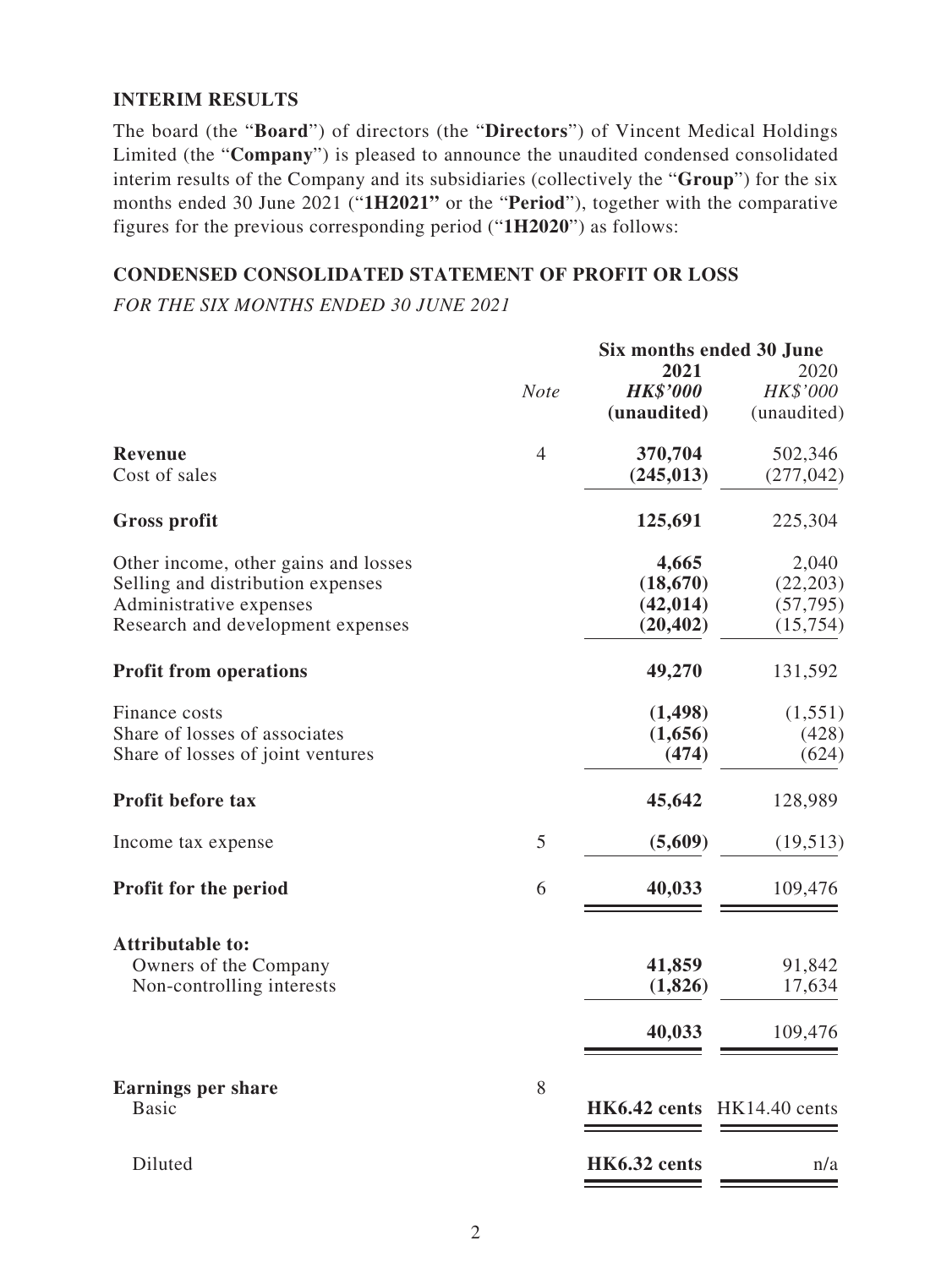## **CONDENSED CONSOLIDATED STATEMENT OF PROFIT OR LOSS AND OTHER COMPREHENSIVE INCOME**

*FOR THE SIX MONTHS ENDED 30 JUNE 2021*

|                                                        | Six months ended 30 June |             |  |
|--------------------------------------------------------|--------------------------|-------------|--|
|                                                        | 2021                     | 2020        |  |
|                                                        | <b>HK\$'000</b>          | HK\$'000    |  |
|                                                        | (unaudited)              | (unaudited) |  |
| Profit for the period                                  | 40,033                   | 109,476     |  |
| Other comprehensive income:                            |                          |             |  |
| Item that will not be reclassified to profit or loss:  |                          |             |  |
| Fair value changes of equity investments at fair value |                          |             |  |
| through other comprehensive income ("FVTOCI")          | 3,613                    | (2,678)     |  |
| Item that will be reclassified to profit or loss:      |                          |             |  |
| Exchange differences on translating foreign operations | 3,483                    | (4,607)     |  |
| Other comprehensive income for the period,             |                          |             |  |
| net of tax                                             | 7,096                    | (7, 285)    |  |
| Total comprehensive income for the period              | 47,129                   | 102,191     |  |
| <b>Attributable to:</b>                                |                          |             |  |
| Owners of the Company                                  | 48,982                   | 85,349      |  |
| Non-controlling interests                              | (1, 853)                 | 16,842      |  |
|                                                        | 47,129                   | 102,191     |  |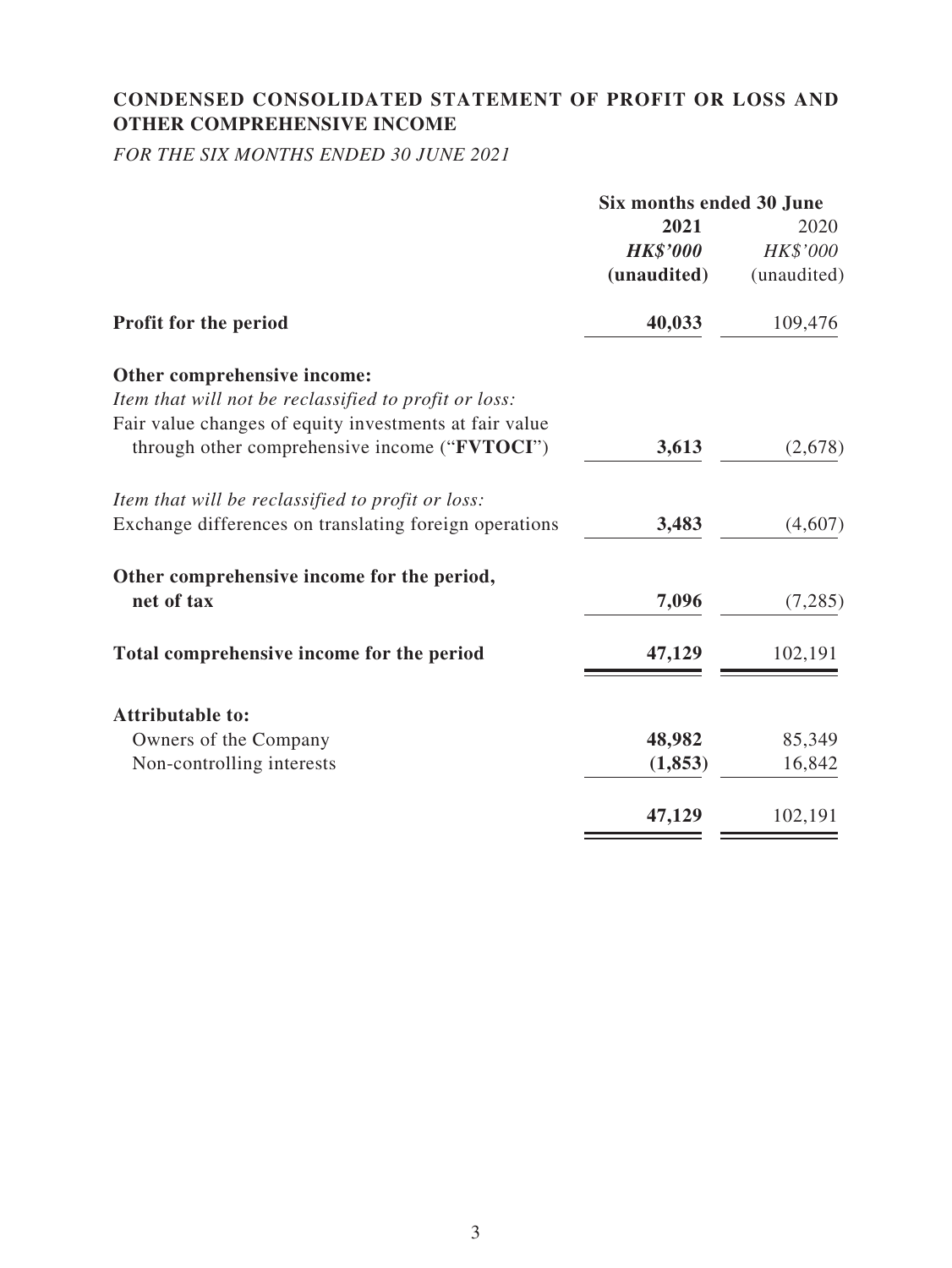## **CONDENSED CONSOLIDATED STATEMENT OF FINANCIAL POSITION**

*AT 30 JUNE 2021*

|                                              |             | 30 June         | 31 December |
|----------------------------------------------|-------------|-----------------|-------------|
|                                              |             | 2021            | 2020        |
|                                              | <b>Note</b> | <b>HK\$'000</b> | HK\$'000    |
|                                              |             | (unaudited)     | (audited)   |
| <b>ASSETS</b>                                |             |                 |             |
| <b>Non-current assets</b>                    |             |                 |             |
| Property, plant and equipment                |             | 111,148         | 111,088     |
| Right-of-use assets                          |             | 10,687          | 14,717      |
| Other intangible assets                      |             | 25,376          | 28,365      |
| Investments in associates                    |             | 15,395          | 9,296       |
| Investments in joint ventures                |             | 10,790          | 11,181      |
| Equity investments at FVTOCI                 |             | 49,395          | 45,782      |
| Deferred tax assets                          |             | 2,037           | 2,014       |
| <b>Total non-current assets</b>              |             | 224,828         | 222,443     |
| <b>Current assets</b>                        |             |                 |             |
| Inventories                                  |             | 285,731         | 278,683     |
| Trade receivables                            | 9           | 180,997         | 161,542     |
| Contract assets                              |             | 13,212          | 20,169      |
| Prepayments, deposits and other receivables  |             | 72,745          | 94,962      |
| Bank and cash balances                       |             | 103,317         | 169,068     |
| <b>Total current assets</b>                  |             | 656,002         | 724,424     |
| <b>TOTAL ASSETS</b>                          |             | 880,830         | 946,867     |
| <b>EQUITY AND LIABILITIES</b>                |             |                 |             |
| Share capital                                | 11          | 6,557           | 6,506       |
| Reserves                                     |             | 586,144         | 605,051     |
| Equity attributable to owners of the Company |             | 592,701         | 611,557     |
| Non-controlling interests                    |             | (8,026)         | (6,378)     |
|                                              |             |                 |             |
| <b>Total equity</b>                          |             | 584,675         | 605,179     |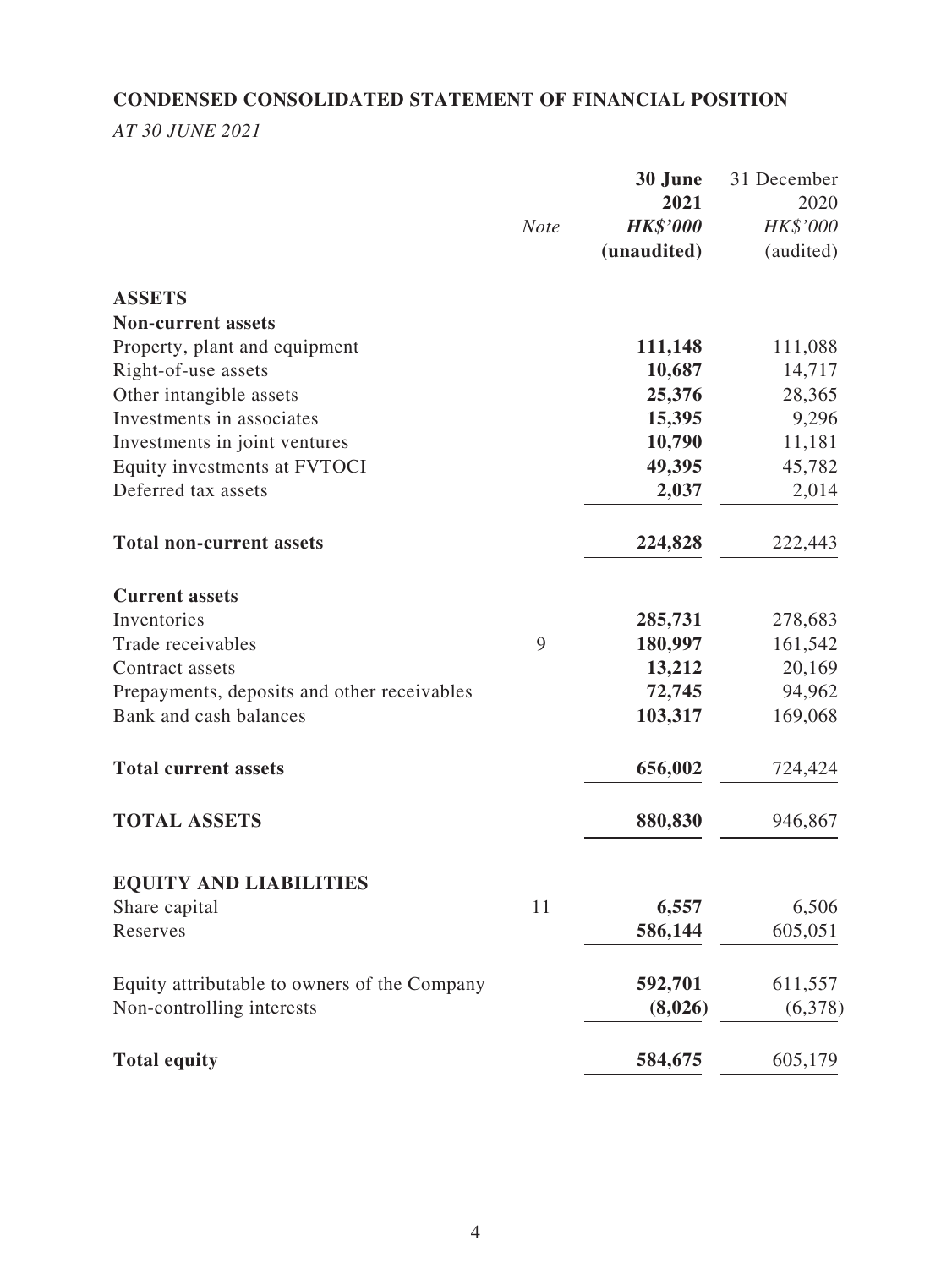|                                              |             | 30 June         | 31 December |
|----------------------------------------------|-------------|-----------------|-------------|
|                                              |             | 2021            | 2020        |
|                                              | <b>Note</b> | <b>HK\$'000</b> | HK\$'000    |
|                                              |             | (unaudited)     | (audited)   |
| <b>Non-current liabilities</b>               |             |                 |             |
| Lease liabilities                            |             | 2,139           | 1,190       |
| Deferred tax liabilities                     |             | 9,526           | 9,553       |
| <b>Total non-current liabilities</b>         |             | 11,665          | 10,743      |
| <b>Current liabilities</b>                   |             |                 |             |
| Trade payables                               | 10          | 60,193          | 88,566      |
| Other payables and accruals                  |             | 120,837         | 136,061     |
| Lease liabilities                            |             | 9,161           | 14,430      |
| <b>Borrowings</b>                            |             | 67,762          | 69,071      |
| Current tax liabilities                      |             | 26,537          | 22,817      |
| <b>Total current liabilities</b>             |             | 284,490         | 330,945     |
| <b>TOTAL EQUITY AND LIABILITIES</b>          |             | 880,830         | 946,867     |
| <b>Net current assets</b>                    |             | 371,512         | 393,479     |
| <b>Total assets less current liabilities</b> |             | 596,340         | 615,922     |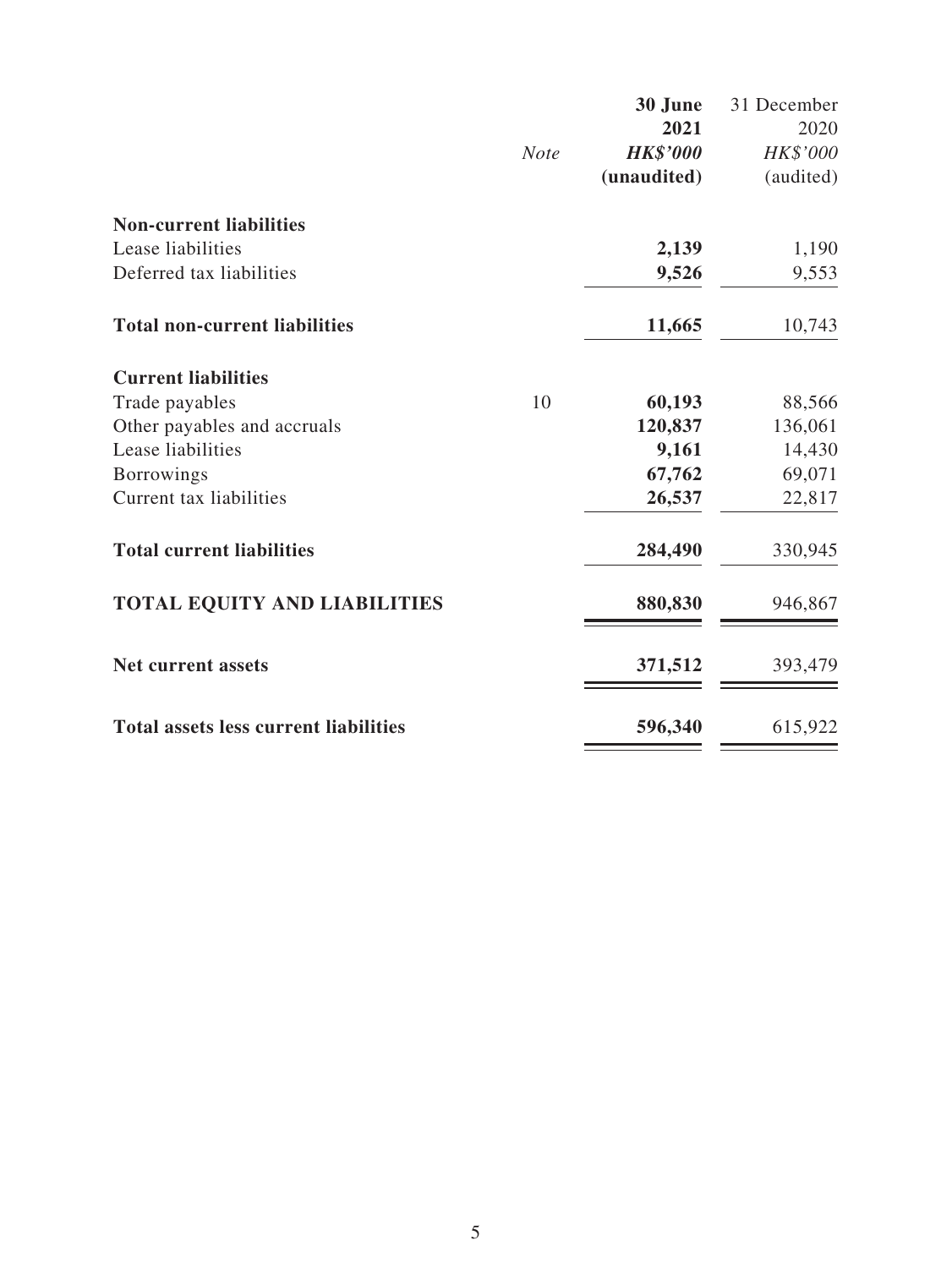# **NOTES TO THE CONDENSED CONSOLIDATED FINANCIAL STATEMENTS** *FOR THE SIX MONTHS ENDED 30 JUNE 2021*

#### **1. BASIS OF PREPARATION**

These condensed consolidated financial statements have been prepared in accordance with Hong Kong Accounting Standard 34 "Interim Financial Reporting" issued by the Hong Kong Institute of Certified Public Accountants (the "**HKICPA**") and the applicable disclosures required by the Rules Governing the Listing of Securities (the "**Listing Rules**") on The Stock Exchange of Hong Kong Limited (the "**Stock Exchange**").

These condensed consolidated financial statements should be read in conjunction with the 2020 annual financial statements. The accounting policies (including the critical judgements made by management in applying the Group's accounting policies and the key sources of estimation uncertainty) and methods of computation used in the preparation of these condensed consolidated financial statements are consistent with those used in the annual financial statements for the year ended 31 December 2020.

#### **2. ADOPTION OF NEW AND REVISED HONG KONG FINANCIAL REPORTING STANDARDS**

In the Period, the Group has adopted all the new and revised Hong Kong Financial Reporting Standards ("**HKFRSs**") issued by the HKICPA that are relevant to its operations and effective for its accounting year beginning on 1 January 2021. HKFRSs comprise Hong Kong Financial Reporting Standards; Hong Kong Accounting Standards; and Interpretations. The Group has not early adopted any other standard, interpretation or amendment that has been issued but is not yet effective.

The accounting policies applied in these condensed consolidated financial statements are the same as those applied in the Group's consolidated financial statements as at and for the year ended 31 December 2020. A number of new or amended standards are effective from 1 January 2021 but they do not have a material effect on the Group's consolidated financial statements. The Group has not early adopted any of the forthcoming new or amended standards in preparing these condensed consolidated financial statements.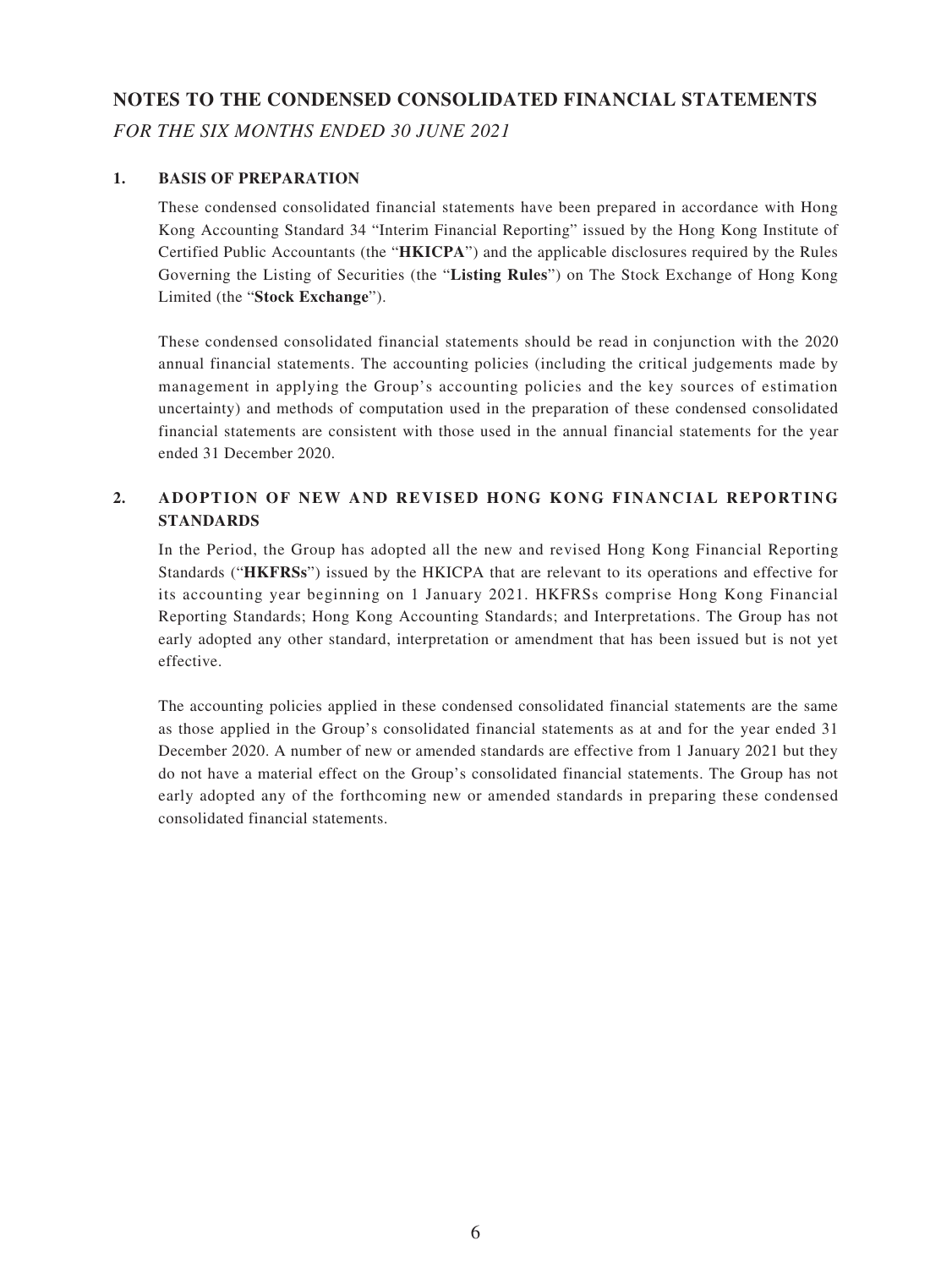#### **3. SEGMENT INFORMATION**

**Information about reportable segment profit or loss:**

|                                 | <b>OBM</b><br><b>HK\$'000</b><br>(unaudited) | <b>OEM</b><br><b>HK\$'000</b><br>(unaudited) | <b>Total</b><br><b>HK\$'000</b><br>(unaudited) |
|---------------------------------|----------------------------------------------|----------------------------------------------|------------------------------------------------|
| Six months ended 30 June 2021   |                                              |                                              |                                                |
| Revenue from external customers | 160,131                                      | 210,573                                      | 370,704                                        |
| Segment profit                  | 21,856                                       | 31,048                                       | 52,904                                         |
| Six months ended 30 June 2020   |                                              |                                              |                                                |
| Revenue from external customers | 251,218                                      | 251,128                                      | 502,346                                        |
| Segment profit                  | 77,036                                       | 57,689                                       | 134,725                                        |

#### **Reconciliation of reportable segment profit or loss:**

|                                             | Six months ended 30 June |             |  |
|---------------------------------------------|--------------------------|-------------|--|
|                                             | 2021                     | 2020        |  |
|                                             | <b>HK\$'000</b>          | HK\$'000    |  |
|                                             | (unaudited)              | (unaudited) |  |
| Total profit or loss of reportable segments | 52,904                   | 134,725     |  |
| Interest income                             | <b>160</b>               | 48          |  |
| Interest expenses                           | (1, 498)                 | (1,551)     |  |
| Share-based payments                        | (179)                    | (650)       |  |
| Share of losses of associates               | (1,656)                  | (428)       |  |
| Share of losses of joint ventures           | (474)                    | (624)       |  |
| Unallocated corporate income                | 2,593                    | 2,312       |  |
| Unallocated corporate expenses              | (6,208)                  | (4, 843)    |  |
| Consolidated profit before tax              | 45,642                   | 128,989     |  |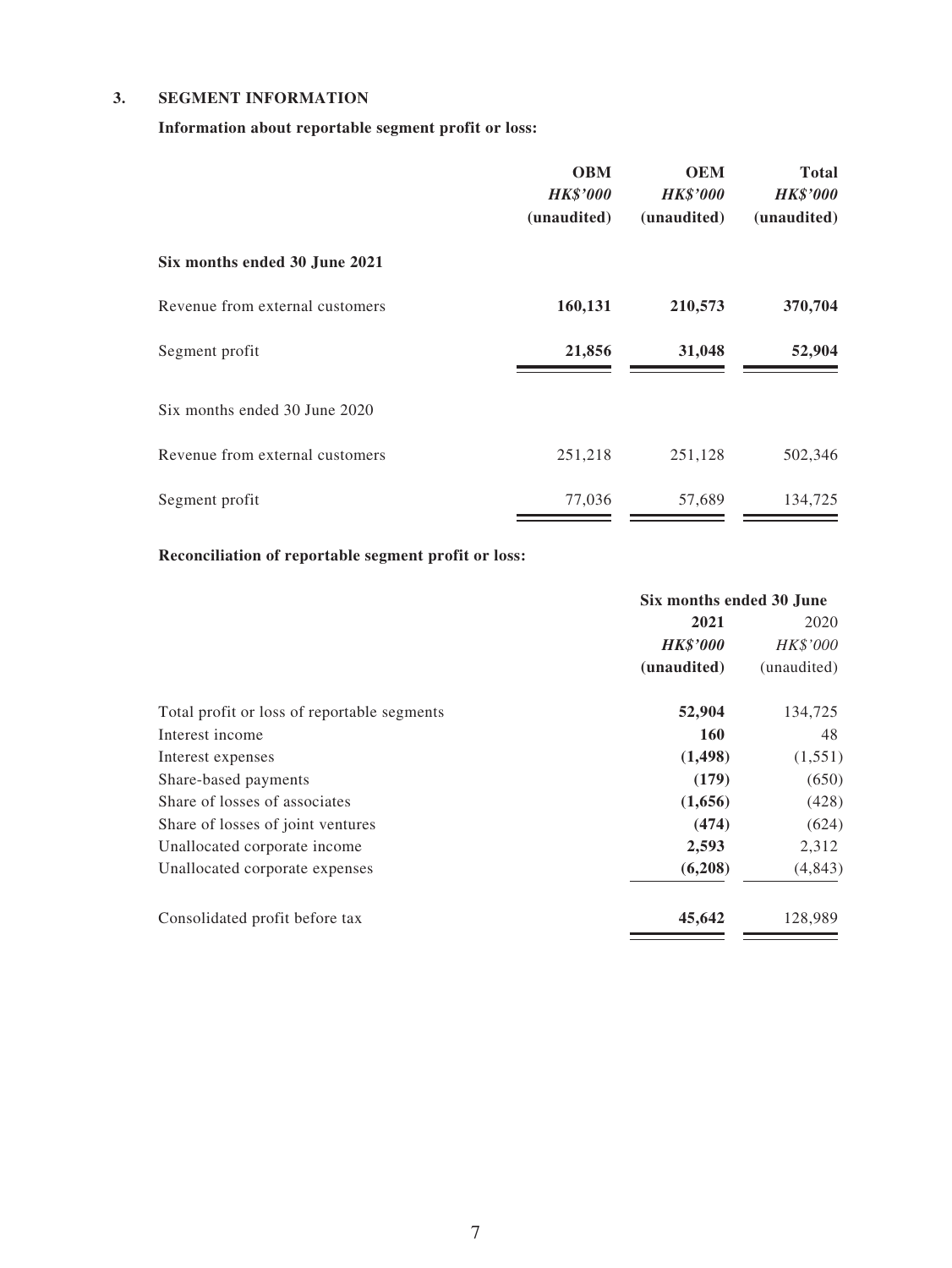#### **Revenue from major customers:**

|                              | Six months ended 30 June |             |  |
|------------------------------|--------------------------|-------------|--|
|                              | 2021                     | 2020        |  |
|                              | <b>HK\$'000</b>          | HK\$'000    |  |
|                              | (unaudited)              | (unaudited) |  |
| OEM segment                  |                          |             |  |
| Customer A                   | 107,294                  | 91,034      |  |
| Customer B ( <i>Note 1</i> ) | n/a                      | 54,877      |  |
| Customer C ( <i>Note 2</i> ) | 42,911                   | n/a         |  |
|                              |                          |             |  |

#### *Notes:*

- 1. Revenue from Customer B represented less than 10% of the Group's revenue for the six months ended 30 June 2021.
- 2. Revenue from Customer C represented less than 10% of the Group's revenue for the six months ended 30 June 2020.

#### **4. REVENUE**

The Group's operations and main revenue streams are those described in the last annual financial statements. The Group's revenue is derived from contracts with customers.

In the following table, revenue is disaggregated by product category, geographical market and timing of revenue recognition.

|                                         | Six months ended 30 June (unaudited) |                 |                 |            |                 |              |  |
|-----------------------------------------|--------------------------------------|-----------------|-----------------|------------|-----------------|--------------|--|
|                                         | <b>OBM</b>                           |                 |                 | <b>OEM</b> |                 | <b>Total</b> |  |
|                                         | 2021                                 | 2020            | 2021            | 2020       | 2021            | 2020         |  |
|                                         | <b>HK\$'000</b>                      | <b>HK\$'000</b> | <b>HK\$'000</b> | HK\$'000   | <b>HK\$'000</b> | HK\$'000     |  |
| By product category                     |                                      |                 |                 |            |                 |              |  |
| Respiratory products                    | 154,895                              | 247,671         | 50,196          | 115,751    | 205,091         | 363,422      |  |
| Imaging disposable products             |                                      | -               | 100,248         | 83,602     | 100,248         | 83,602       |  |
| Orthopaedic and rehabilitation products | 5,236                                | 3,547           | 32,353          | 17.493     | 37,589          | 21,040       |  |
| Other products                          |                                      |                 | 27,776          | 34,282     | 27,776          | 34,282       |  |
|                                         | 160,131                              | 251.218         | 210,573         | 251.128    | 370,704         | 502,346      |  |
|                                         |                                      |                 |                 |            |                 |              |  |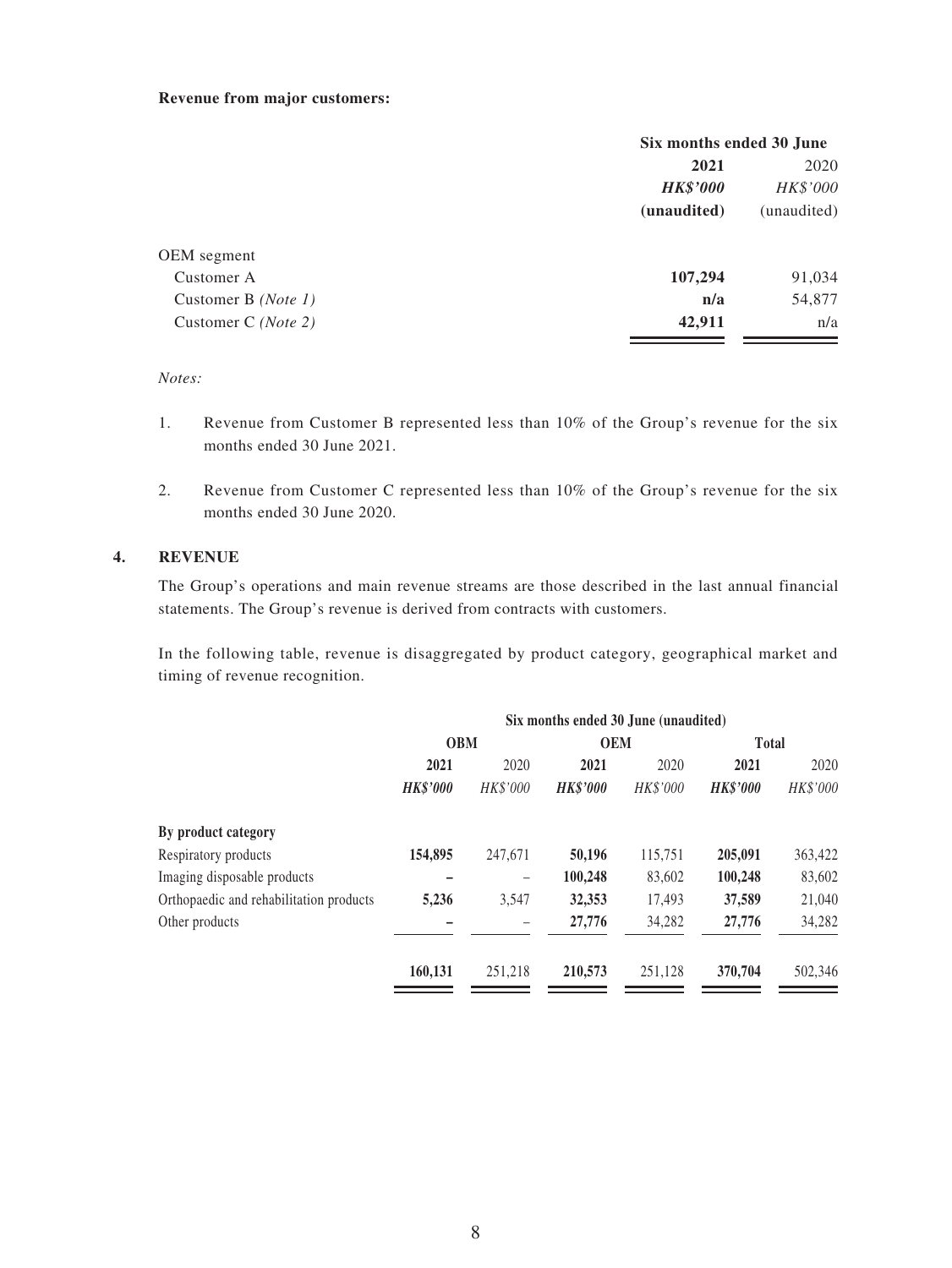|                                         | Six months ended 30 June (unaudited) |          |                 |          |                 |          |
|-----------------------------------------|--------------------------------------|----------|-----------------|----------|-----------------|----------|
|                                         | <b>OBM</b>                           |          | <b>OEM</b>      |          | <b>Total</b>    |          |
|                                         | 2021                                 | 2020     | 2021            | 2020     | 2021            | 2020     |
|                                         | <b>HK\$'000</b>                      | HK\$'000 | <b>HK\$'000</b> | HK\$'000 | <b>HK\$'000</b> | HK\$'000 |
| By geographical market                  |                                      |          |                 |          |                 |          |
| The United States (the "US")            | 3,684                                | 6,532    | 173,236         | 199,690  | 176,920         | 206,222  |
| The People's Republic of China          |                                      |          |                 |          |                 |          |
| (the "PRC")                             | 61,469                               | 141,020  |                 |          | 61,469          | 141,020  |
| Japan                                   | 7,779                                | 3,265    | 9,822           | 8,404    | 17,601          | 11,669   |
| The Netherlands                         | 627                                  | 746      | 15,052          | 11,761   | 15,679          | 12,507   |
| India                                   | 13,752                               | 6,908    |                 | -        | 13,752          | 6,908    |
| Thailand                                | 12,396                               |          |                 |          | 12,396          |          |
| Turkey                                  | 10,767                               | 11,207   |                 |          | 10,767          | 11,207   |
| Israel                                  | 853                                  | 4,850    | 1,103           | 18,564   | 1,956           | 23,414   |
| Saudi Arabia                            |                                      | 30,554   |                 |          |                 | 30,554   |
| Others                                  | 48,804                               | 46,136   | 11,360          | 12,709   | 60,164          | 58,845   |
|                                         | 160,131                              | 251,218  | 210,573         | 251,128  | 370,704         | 502,346  |
| By timing of revenue recognition        |                                      |          |                 |          |                 |          |
| Products transferred at a point in time | 160,131                              | 251,218  | 110,325         | 167,526  | 270,456         | 418,744  |
| Products transferred over time          |                                      |          | 100,248         | 83,602   | 100,248         | 83,602   |
|                                         | 160,131                              | 251,218  | 210,573         | 251,128  | 370,704         | 502,346  |

The following table provides information about receivables and contract assets from contracts with customers:

|                                                    | 30 June         | 31 December |
|----------------------------------------------------|-----------------|-------------|
|                                                    | 2021            | 2020        |
|                                                    | <b>HK\$'000</b> | HK\$'000    |
|                                                    | (unaudited)     | (audited)   |
| Receivables, which included in "trade receivables" | 180,997         | 161,542     |
| Contract assets                                    | 13.212          | 20,169      |

Contract assets primarily consist of unbilled amount resulting from sales of OEM products transferred over time. Contract assets are transferred to receivables when the rights become unconditional. This usually occurs when the Group issues an invoice to the customer.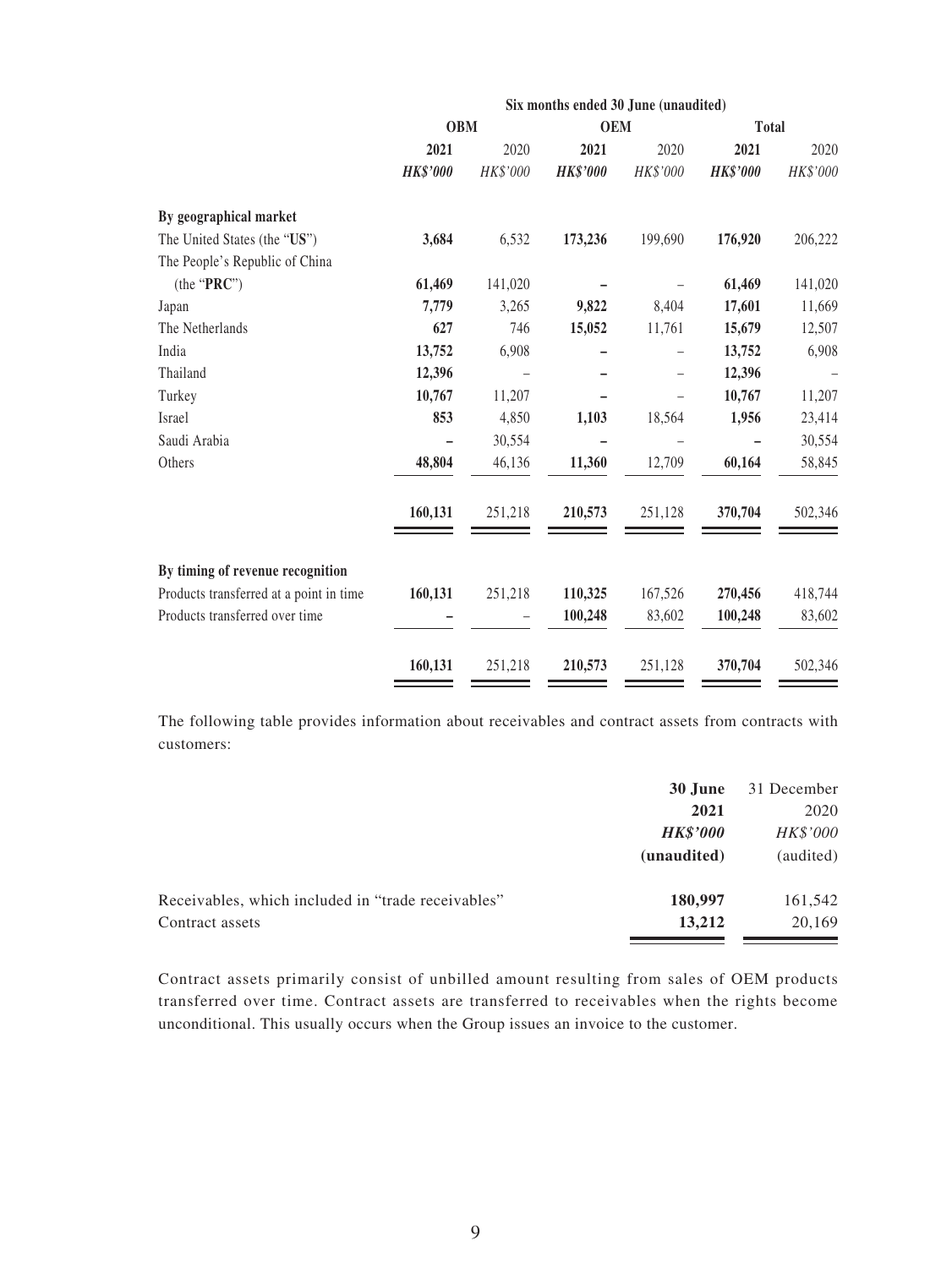#### **5. INCOME TAX EXPENSE**

|                            | Six months ended 30 June |             |
|----------------------------|--------------------------|-------------|
|                            | 2021                     | 2020        |
|                            | <b>HK\$'000</b>          | HK\$'000    |
|                            | (unaudited)              | (unaudited) |
| Current tax                |                          |             |
| - Hong Kong Profits Tax    | 4,397                    | 8,671       |
| - PRC Corporate Income Tax | 1,332                    | 11,174      |
| Deferred tax               | (120)                    | (332)       |
|                            | 5,609                    | 19,513      |

Under the two-tiered profits tax regime, profits tax rate for the first HK\$2.0 million of assessable profits of the qualifying corporation established in Hong Kong will be lowered to 8.25%, and profits above that amount will be subject to the tax rate of 16.5%. For the other Hong Kong established subsidiaries, Hong Kong Profits Tax has been provided at a rate of 16.5% (six months ended 30 June 2020: 16.5%) on the estimated assessable profits.

PRC Corporate Income Tax has been provided at tax rates ranging from 15% to 25% for the six months ended 30 June 2021 (six months ended 30 June 2020: 15% to 25%).

#### **6. PROFIT FOR THE PERIOD**

The Group's profit for the Period is arrived at after (crediting)/charging:

|                                                                  | Six months ended 30 June |             |  |
|------------------------------------------------------------------|--------------------------|-------------|--|
|                                                                  | 2021                     | 2020        |  |
|                                                                  | <b>HK\$'000</b>          | HK\$'000    |  |
|                                                                  | (unaudited)              | (unaudited) |  |
| Allowance for inventories (included in cost of inventories sold) |                          | 6,399       |  |
| Amortisation                                                     | 3,079                    | 3,119       |  |
| Cost of inventories sold                                         | 245,013                  | 277,042     |  |
| Depreciation of property, plant and equipment                    | 10,231                   | 7,569       |  |
| Depreciation of right-of-use assets                              | 7,179                    | 6,689       |  |
| Directors' emoluments                                            | 3,337                    | 3,159       |  |
| Equity-settled share-based payments                              | 179                      | 650         |  |
| Exchange (gain)/loss, net (included in other gains and losses)   | (77)                     | 914         |  |
| Impairment of trade receivables                                  |                          |             |  |
| (included in other gains and losses)                             |                          | 144         |  |
| Staff costs including directors' emoluments                      | 106,640                  | 108,105     |  |
| Write off of property, plant and equipment                       |                          |             |  |
| (included in other gains and losses)                             | <b>190</b>               | 768         |  |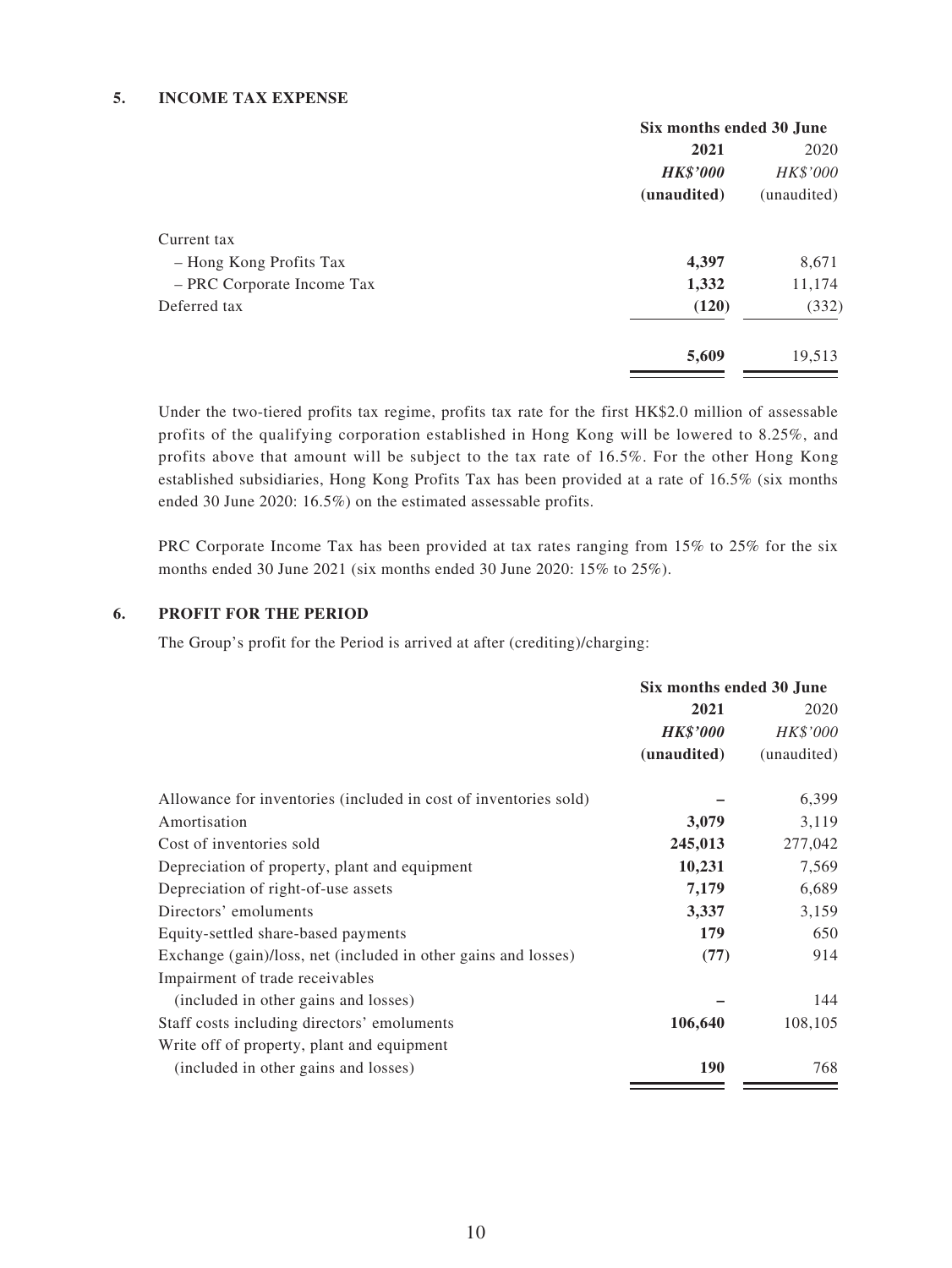#### **7. DIVIDEND**

The Board has resolved to declare an interim dividend of HK2.0 cents per share for the Period (six months ended 30 June 2020: HK Nil cent).

The final dividend of HK11.00 cents amounting to approximately HK\$72,119,000 for the year ended 31 December 2020 has been approved and paid on 18 June 2021.

#### **8. EARNINGS PER SHARE**

The calculation of basic and diluted earnings per share is based on the following:

|                                                                 | Six months ended 30 June |             |  |
|-----------------------------------------------------------------|--------------------------|-------------|--|
|                                                                 | 2021                     | 2020        |  |
|                                                                 | <b>HK\$'000</b>          | HK\$'000    |  |
|                                                                 | (unaudited)              | (unaudited) |  |
| <b>Earnings</b>                                                 |                          |             |  |
| Profit attributable to owners of the Company, used in the       |                          |             |  |
| basic and diluted earnings per share calculation                | 41,859                   | 91,842      |  |
|                                                                 | $\boldsymbol{v}$         | 000'        |  |
|                                                                 |                          |             |  |
| <b>Number of shares</b>                                         |                          |             |  |
| Weighted average number of ordinary shares for the purpose of   |                          |             |  |
| calculating basic earnings per share                            | 652,263                  | 637,650     |  |
| Effect of dilutive potential ordinary shares arising from share |                          |             |  |
| options issued by the Company (Note)                            | 9,620                    | n/a         |  |
| Weighted average number of ordinary shares for the purpose of   |                          |             |  |
| calculating diluted earnings per share                          | 661,883                  | n/a         |  |

#### *Note:*

No diluted earnings per share are presented as the Company did not have any dilutive ordinary shares during the six months ended 30 June 2020.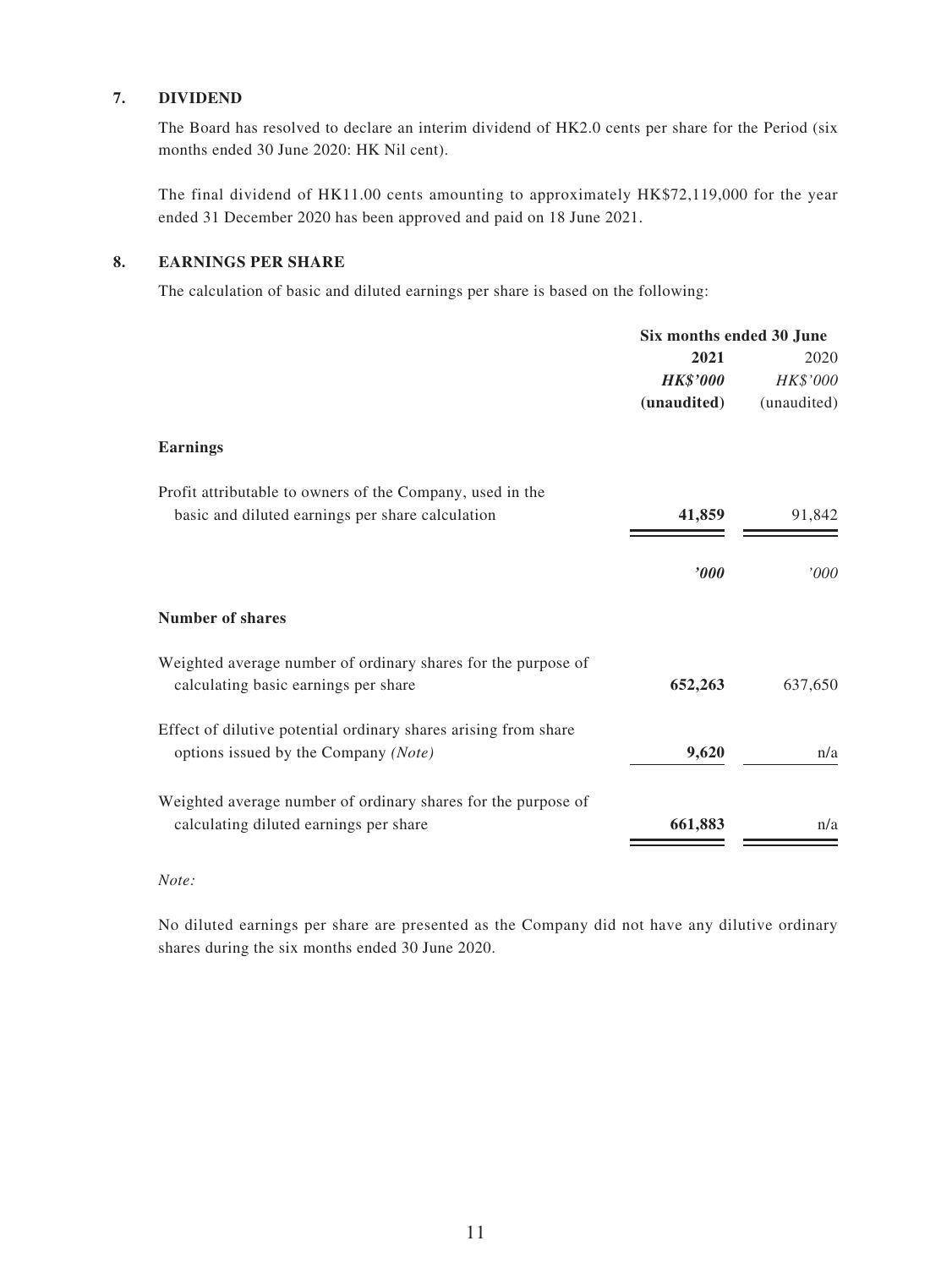#### **9. TRADE RECEIVABLES**

The general credit terms of the Group granted to its customers range from 30 to 90 days. The Group seeks to maintain strict control over its outstanding receivables. Overdue balances are reviewed regularly by the Directors.

The ageing analysis of trade receivables, based on the invoice date, and net of allowance, is as follows:

| 30 June         | 31 December |
|-----------------|-------------|
| 2021            | 2020        |
| <b>HK\$'000</b> | HK\$'000    |
| (unaudited)     | (audited)   |
| 51,122          | 64,959      |
| 35,183          | 46,363      |
| 45,412          | 20,828      |
| 49,280          | 29,392      |
| 180,997         | 161,542     |
|                 |             |

#### **10. TRADE PAYABLES**

The ageing analysis of trade payables, based on the date of receipt of goods, is as follows:

|                  | 30 June         | 31 December |
|------------------|-----------------|-------------|
|                  | 2021            | 2020        |
|                  | <b>HK\$'000</b> | HK\$'000    |
|                  | (unaudited)     | (audited)   |
| $0$ to $30$ days | 37,351          | 46,786      |
| 31 to 60 days    | 4,810           | 22,977      |
| Over 60 days     | 18,032          | 18,803      |
|                  | 60,193          | 88,566      |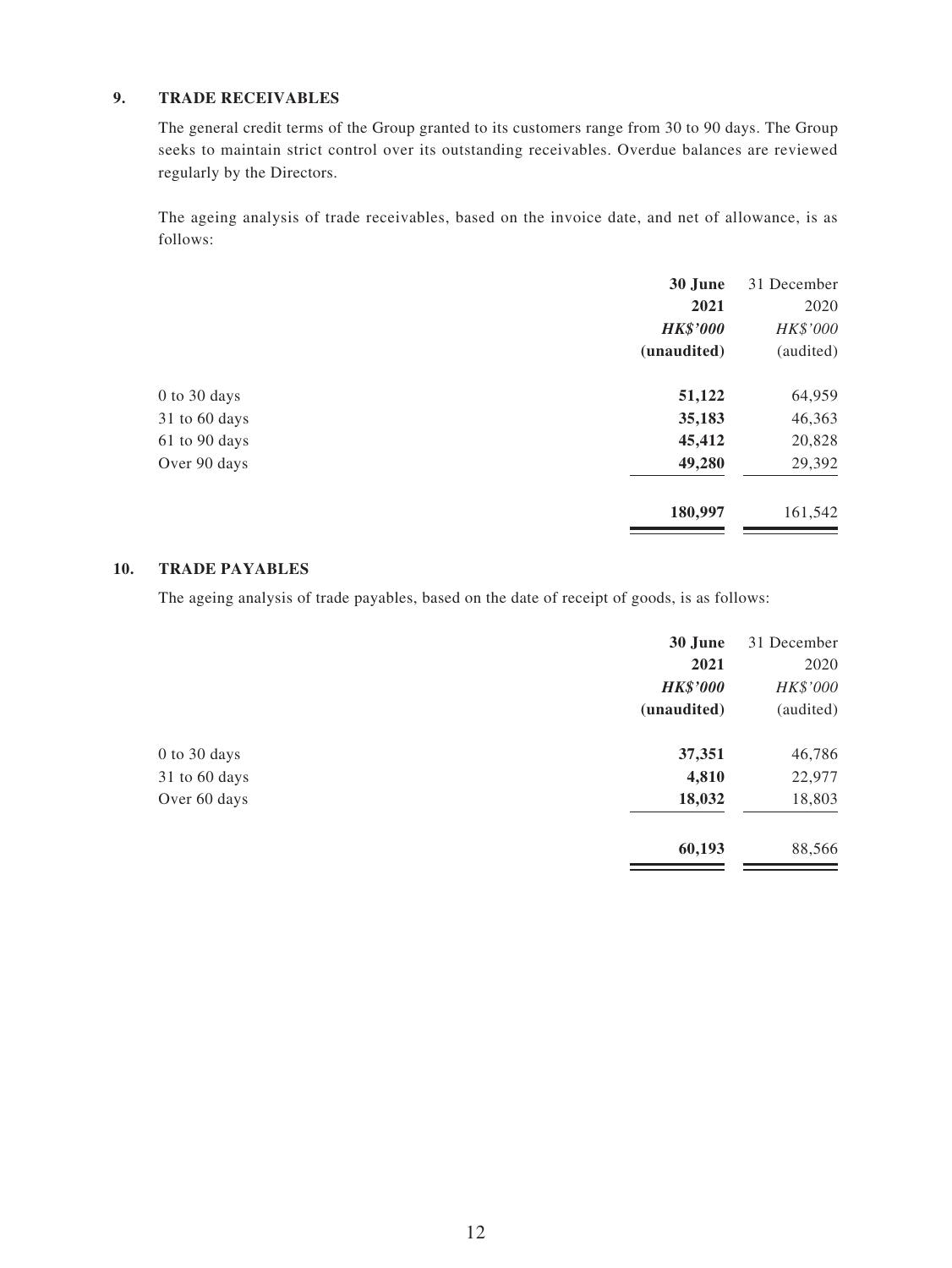#### **11. SHARE CAPITAL**

|                                                 | 30 June         | 31 December     |
|-------------------------------------------------|-----------------|-----------------|
|                                                 | 2021            | 2020            |
|                                                 | <b>HK\$'000</b> | <i>HK\$'000</i> |
|                                                 | (unaudited)     | (audited)       |
| Authorised:                                     |                 |                 |
| 10,000,000,000 ordinary shares of HK\$0.01 each | 100,000         | 100,000         |
| <b>Issued and fully paid:</b>                   |                 |                 |
| 655,725,332 (At 31 December 2020: 650,598,000)  |                 |                 |
| ordinary shares at HK\$0.01 each                | 6,557           | 6,506           |
|                                                 |                 |                 |

A summary of the movements in the issued share capital of the Company is as follows:

|                                                  |             | Nominal         |
|--------------------------------------------------|-------------|-----------------|
|                                                  | Number of   | value of        |
|                                                  | shares      | shares issued   |
|                                                  |             | <i>HK\$'000</i> |
| At 1 January 2020 (audited)                      | 637,650,000 | 6,377           |
| Shares issued under share option schemes         | 12,948,000  | 129             |
| At 31 December 2020 and 1 January 2021 (audited) | 650,598,000 | 6,506           |
| Shares issued under share option schemes (Note)  | 5,127,332   | 51              |
| At 30 June 2021 (unaudited)                      | 655,725,332 | 6,557           |
|                                                  |             |                 |

#### *Note:*

From April to June 2021, 5,127,332 shares were issued under share option schemes at a subscription price of HK\$0.80 per share for a total cash consideration of approximately HK\$4,102,000.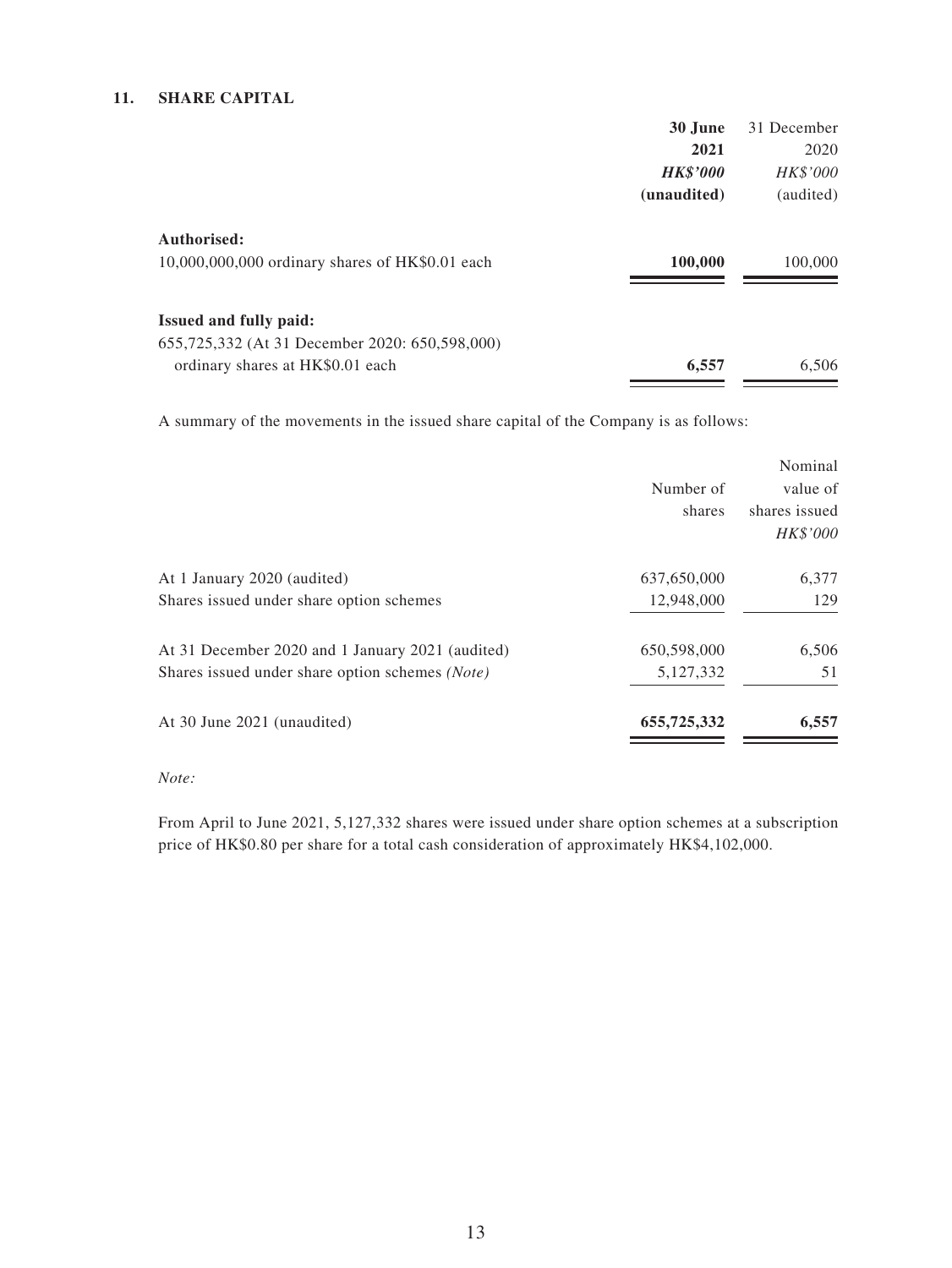### **MANAGEMENT DISCUSSION AND ANALYSIS**

The COVID-19 pandemic has undoubtedly brought tremendous business opportunities to the Group. However, after a year of exceptional growth, the Group believes it is now entering a phase of normalisation. Nonetheless, there is still a lot of uncertainty regarding the further development of the demand for products in connection with the COVID-19 pandemic, as there are countries where the infrastructure to deal with the changes in the pandemic remains challenging, but at the same time there are countries stocking up on medical supplies to prepare for the more contagious variants.

During the Period, by leveraging its established position in some of the fastest-growing segments within the respiratory care industry, the Group was able to enjoy notable progress on both market penetration and product registration, showcasing its excellence and resilience despite under the challenges such as lingering COVID-19 impact, tightening raw material supply and rising raw material costs.

Over the last few years, Vincent Medical has a focused agenda – to innovate and develop core technologies in the space of respiratory care; to create new products with the support of core technologies; and eventually, to promote the products in the global markets. With core technologies supporting key devices such as inspired<sup>TM</sup> O2FLO high flow respiratory humidifier (the "**O2FLO**") and VHB series humidifiers (the "**VHB Humidifier**") already in place, the Group has continued its strategic plan for market penetration during the Period.

Product registration is one of the key requirements before medical devices or disposables can be sold in the regional markets. Over the last six months, the Group has made progress in seeking the clearance from the Food and Drug Administration of the US ("**FDA**") for its O2FLO and VHB Humidifier, and is now working towards obtaining the 510(k) clearance for the VHB Humidifier in 2021 and to introduce the O2FLO in the US in 2022. In addition, the Group has also made considerable progress in product registrations for selective countries in Latin America and Asia.

In addition to product registration, it is also important to have an expansive distribution channel in order to quickly tap into the regional markets. Hence, riding on the Group's core competency in O2FLO and humidification system, the Group was actively looking to collaborate with global med-tech conglomerates for the distribution of its self-owned products. In June 2021, the Group reached an important milestone, by collaborating with Philips (China) Investment Co., Ltd. ("**Philips**") regarding the resale of high flow heated respiratory humidifiers and related consumables in Mainland China. Given Philips' established presence in both hospital and home-use medical device markets, the Group is looking forward to working together with Philips in capturing a larger market share.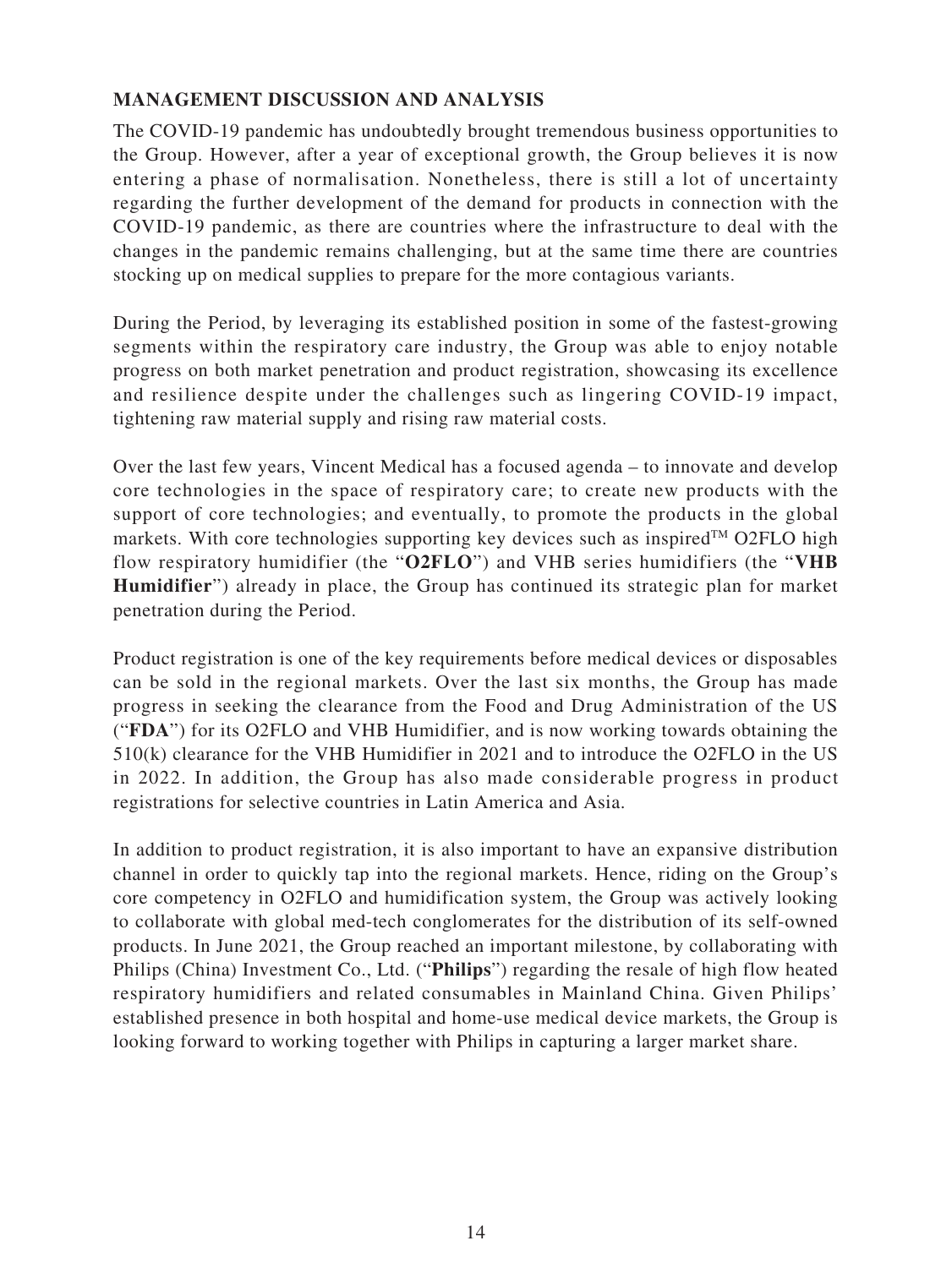Vincent Medical also strived to promote and deliver its respiratory devices and disposables to other countries in Asia and entering into Latin America. In the recent wave of pandemic in India, the Group was honored to partner with various agencies and non-governmental organisations in facilitating the sourcing of medical aids and respiratory devices to be sent to India. Such experience has not only helped those in need, but is also beneficial to the Group, as it was able to boost its brand recognition while gaining valuable market insight for future market development.

On another note, the Group made strides in other business segments, such as its imaging disposable products. Supported by the introduction of new products for the segment, there was an accelerating revenue growth of 19.9% to HK\$100.2 million.

|                                                      | Six months ended 30 June<br>(unaudited) |                       |                      |
|------------------------------------------------------|-----------------------------------------|-----------------------|----------------------|
|                                                      | 2021<br><b>HK'000</b>                   | 2020<br><b>HK'000</b> | Change               |
| O <sub>2</sub> FLO<br>O <sub>2</sub> FLO disposables | 30,786<br>26,308                        | 49,024<br>24,239      | $-37.2%$<br>$+8.5\%$ |
| VHB Humidifier<br><b>VHB</b> Humidifier disposables  | 11,828<br>31,846                        | 64,248<br>55,391      | $-81.6%$<br>$-42.5%$ |
| Other respiratory products                           | 54,127                                  | 54,769                | $-1.2\%$             |
| OEM respiratory products                             | 50,196                                  | 115,751               | $-56.6\%$            |
| Total                                                | 205,091                                 | 363,422               | $-43.6\%$            |

#### **Respiratory products segment**

Benefited from the expanding reach of worldwide vaccination programs, there was a declining number of COVID-19 hospitalisations during the Period. Moreover, governments in developed countries have sand bagged with stock of ventilator supplies in 2020, this has in turn, led to a decrease in demand for the Group's respiratory products for both ventilator-related capital equipment and disposables. Compounded by the high comparative figures of last year, sales from the respiratory products segment declined organically by 43.6% as a result of the changing COVID-19 dynamic. Segment gross margin decreased from 50.9% to 39.3% primarily due to change in product mix and lower production volume.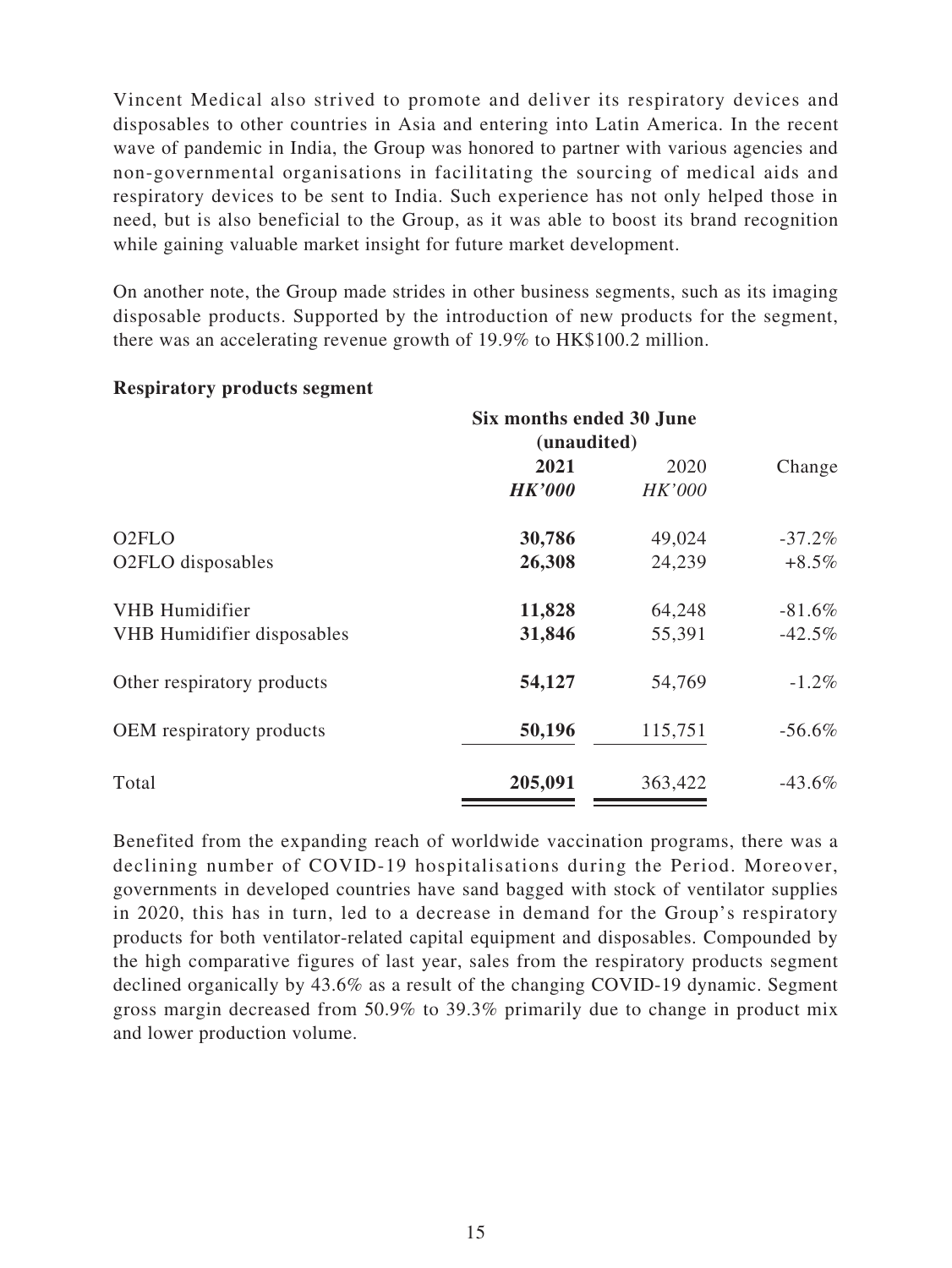Specifically, revenue generated from the sales of O2FLO decreased to HK\$30.8 million. Yet, sales of the dedicated disposables and accessories saw a mild growth of 8.5% to HK\$26.3 million, attributable to the growing installed base as well as the resilient demand for such dedicated disposables.

Albeit the market uncertainties brought by COVID-19, the Group continued to expand the installed base of O2FLO in selected markets, including Thailand, India and Latin American countries like Ecuador and Brazil. Notably, O2FLO has gained a dominant position in the Indian market with a growing installed base.

Sales of VHB Humidifier decreased to HK\$11.8 million as demand for the intensive care unit ventilators related devices and disposables has normalised during the Period. Some hospitals are now prioritising the use of excess ventilators and active humidifiers that were purchased in 2020 before making any additional orders. The sudden surge in demand in the second quarter of 2020 because of COVID-19 also proves to be a rather steep comparable figure. Nonetheless, the Group continued to make progress as it sought deeper and more comprehensive partnerships with various ventilator makers during the Period.

### **Other respiratory products**

Demand for other respiratory products continued to normalise during the Period, which led a decline in revenue of 1.2% to HK\$54.1 million, primarily due to lower sales of positive airway pressure device partially offset by higher sales of respiratory disposables.

### **OEM respiratory products**

During the Period, the sales of OEM respiratory products decreased by 56.6% to HK\$50.2 million, primarily due to the absence of one-time COVID-19 related orders of ventilator disposables in 1H2020.

#### **Imaging disposable products segment**

The Group manufactures and sells its imaging disposable products on an OEM basis to a world-leading diagnostic imaging solutions provider. During the Period, revenue from the imaging disposable products segment continue to record a steady growth of 19.9% to HK\$100.2 million (1H2020: HK\$83.6 million). The Group is seeing growing order intake across all product categories, including fluid delivery systems and disposables such as syringes and tubing sets for use in computerised tomography scans, magnetic resonance imaging and cardiovascular scans. Segment gross margin decreased from 31.7% to 27.9% primarily due to an increase in raw material costs that were yet to pass on to customers during the Period.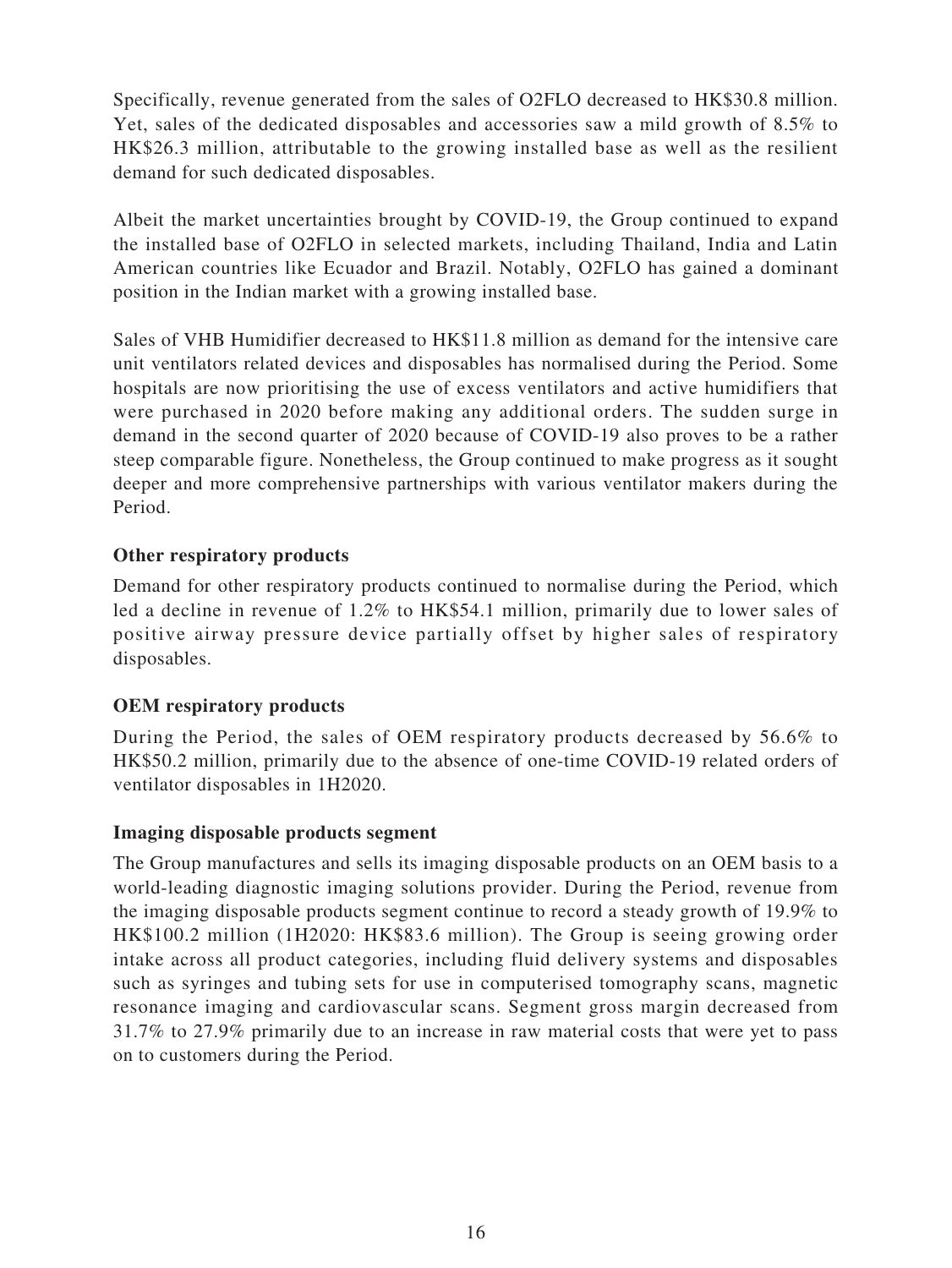#### **Orthopaedic and rehabilitation products segment**

|                                             | Six months ended 30 June<br>(unaudited) |        |           |
|---------------------------------------------|-----------------------------------------|--------|-----------|
|                                             | 2021                                    | 2020   | Change    |
|                                             | <b>HK'000</b>                           | HK'000 |           |
| OBM orthopaedic and rehabilitation products | 5,236                                   | 3,547  | $+47.6\%$ |
| OEM orthopaedic and rehabilitation products | 32,353                                  | 17,493 | $+84.9\%$ |
| Total                                       | 37,589                                  | 21,040 | $+78.7\%$ |

During the Period, the Group saw a recovery from its orthopaedic and rehabilitation products segment, as a result of the relatively low comparable base in 1H2020. Last year, most patients either postponed or cancelled the non-essential surgeries due to the COVID-19 restrictions in which hospitals were on limited services. The resumption of such surgeries during the Period, together with the strong backlog of orthopaedic surgeries and treatments at hospitals, have laid a solid foundation for growth during the Period. Segment gross margin also improved from 28.6% to 30.9% due to the increase in production efficiency.

#### **Other products**

Other products include infusion regulators, moulds, surgical disposables, patient warming blankets and plastic disposable products. Revenue from other products decreased by 19.0% from HK\$34.3 million to HK\$27.8 million, mainly attributable to the lower revenue from molding service during the Period.

#### **Investments and collaboration**

Following the FDA 510(k) clearance of Inovytec Medical Solutions Ltd. ("**Inovytec**")'s Ventway Sparrow ventilators in February 2021, Inovytec continued to expand its geographical coverage for its line of ventilators, and has entered into distribution arrangements with its partners in the US and the United Arab Emirates during the Period. The Group is optimistic about the business prospects of Inovytec and trust the market share of its products will continue to increase.

Fresca Medical, Inc. ("**Fresca**") was able to generate maiden revenue from the sale of Somnera™ System for the treatment of sleep apnea in the US. During the Period, the Group's product development team and Fresca's team of engineers also collaborated in making incremental design improvements to the existing device. The Group expects the sales of the systems to remain at a low level for the rest of 2021.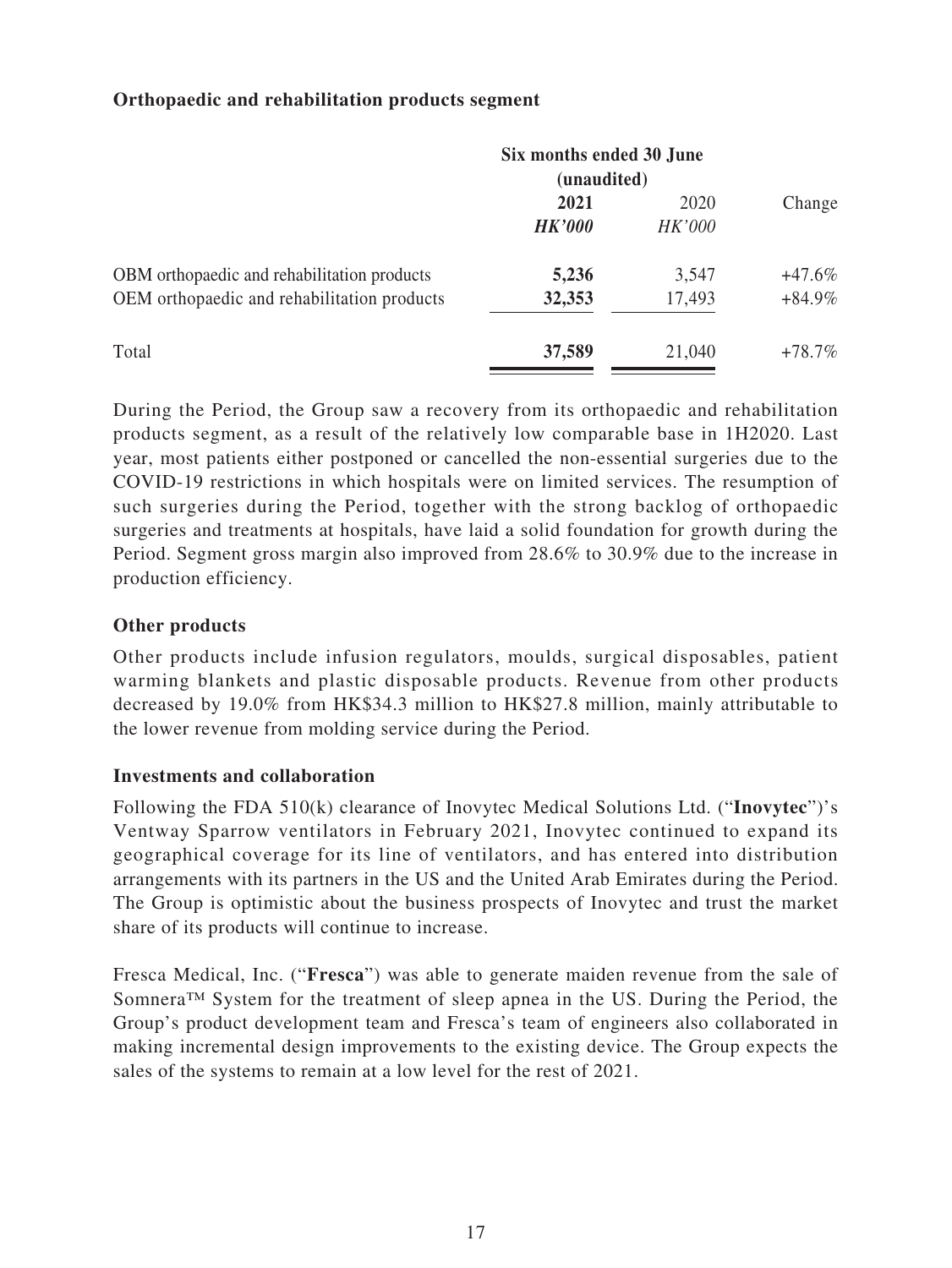## **OUTLOOK**

Looking ahead to the second half of 2021, the more infectious COVID-19 variants are certainly impacting countries with low vaccination coverage. The Group will remain focused on supporting patients by delivering its respiratory products that are in high demand during the pandemic.

As the awareness of the benefits and applications of high flow oxygen therapy continue to grow, the Group remains optimistic that in the longer term, its O2FLO portfolio will enjoy steady demand growth, whether in the existing or new markets. Supported by such expanding installed base, Vincent Medical is looking to drive revenue contribution from its disposable products, which is recurring by nature, laying a solid foundation for future financial performance.

While the Group will strive to materialise its various collaborations with partners to provide integrated respiratory intensive care unit solutions to patients, the Group will continue to strengthen its core competencies by further expanding its respiratory products portfolio, broadening its market reach and paying extra effort on innovation and collaborations with key partners. The Group is well-positioned to capture opportunities in the post COVID era, where the governments and hospitals become more focused on health economics, and are actively seeking more independence from single-source supplier for medical supplies.

#### **FINANCIAL REVIEW**

#### **REVENUE**

Total revenue for the Period amounted to HK\$370.7 million (1H2020: HK\$502.3 million), representing a decrease of 26.2% year-on-year. The decline is mainly attributable to the high comparative figures of last year as a result of COVID-19 impact.

Nonetheless, the Group's orthopaedic and rehabilitation products segment has largely recovered to pre-pandemic level, and the imaging disposable products segment also exhibited steady growth.

In terms of geographical market, the Group's revenue contribution became increasingly diversified, with the US and the PRC, the two largest markets for medical devices globally, each accounted for 47.7% (1H2020: 41.1%) and 16.6% (1H2020: 28.1%) of the Group's total revenue, respectively. The Group has also successfully expanded its market reach in Asia, with notable performances coming from India and the Philippines, and maiden revenue from Thailand.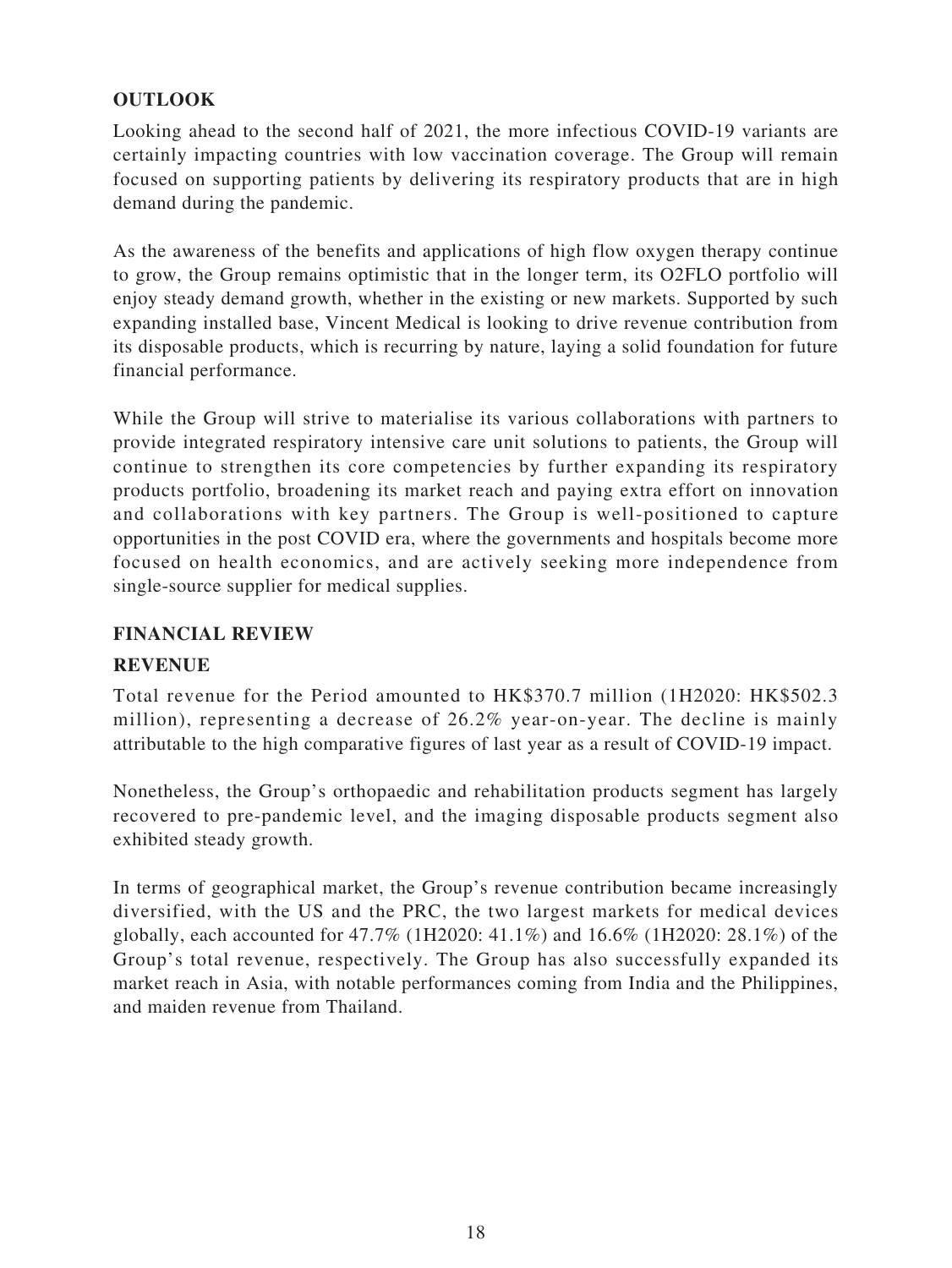## **GROSS PROFIT AND GROSS PROFIT MARGIN**

Gross profit decreased by 44.2% to HK\$125.7 million (1H2020: HK\$225.3 million) primarily due to the decrease in revenue and gross profit margin. Gross profit margin declined to 33.9% (1H2020: 44.9%), mainly due to unfavourable product mix, with lower sales contributions from higher margin devices, together with the appreciation of Renminbi ("**RMB**") during the Period, these two factors contributed to a 4.0 percentage points and a 3.7 percentage points of gross margin drop, respectively. Furthermore, operating deleverage due to lower production volume and the significant spike in raw materials prices such as medical grade resins and adhesives during the Period also put pressure on the Group's overall gross profit margin.

## **OTHER INCOME, OTHER GAINS AND LOSSES**

Other income increased by 23.1% to HK\$4.8 million (1H2020: HK\$3.9 million) mainly comprises government subsidies.

## **SELLING AND DISTRIBUTION EXPENSES**

Selling and distribution expenses decreased by 15.8% to HK\$18.7 million (1H2020: HK\$22.2 million), reflecting lower revenue. As a percentage of the Group's revenue, it slightly increased to 5.0% (1H2020: 4.4%).

## **ADMINISTRATIVE EXPENSES**

Administrative expenses decreased by 27.3% to HK\$42.0 million (1H2020: HK\$57.8 million) and accounted for 11.3% of the Group's revenue (1H2020: 11.5%), this was primarily due to lower personnel-related expenses.

## **RESEARCH AND DEVELOPMENT EXPENSES**

During the Period, the Group continued to invest to strengthen its research and development capabilities. Research and development expenses for the Period amounted to HK\$20.4 million (1H2020: HK\$15.8 million), corresponding to 5.5% (1H2020: 3.1%) of the Group's revenue.

### **INCOME TAX EXPENSE**

For 1H2021, the Group's income tax expense was HK\$5.6 million (1H2020: HK\$19.5 million) which was mainly attributable to lower income before tax.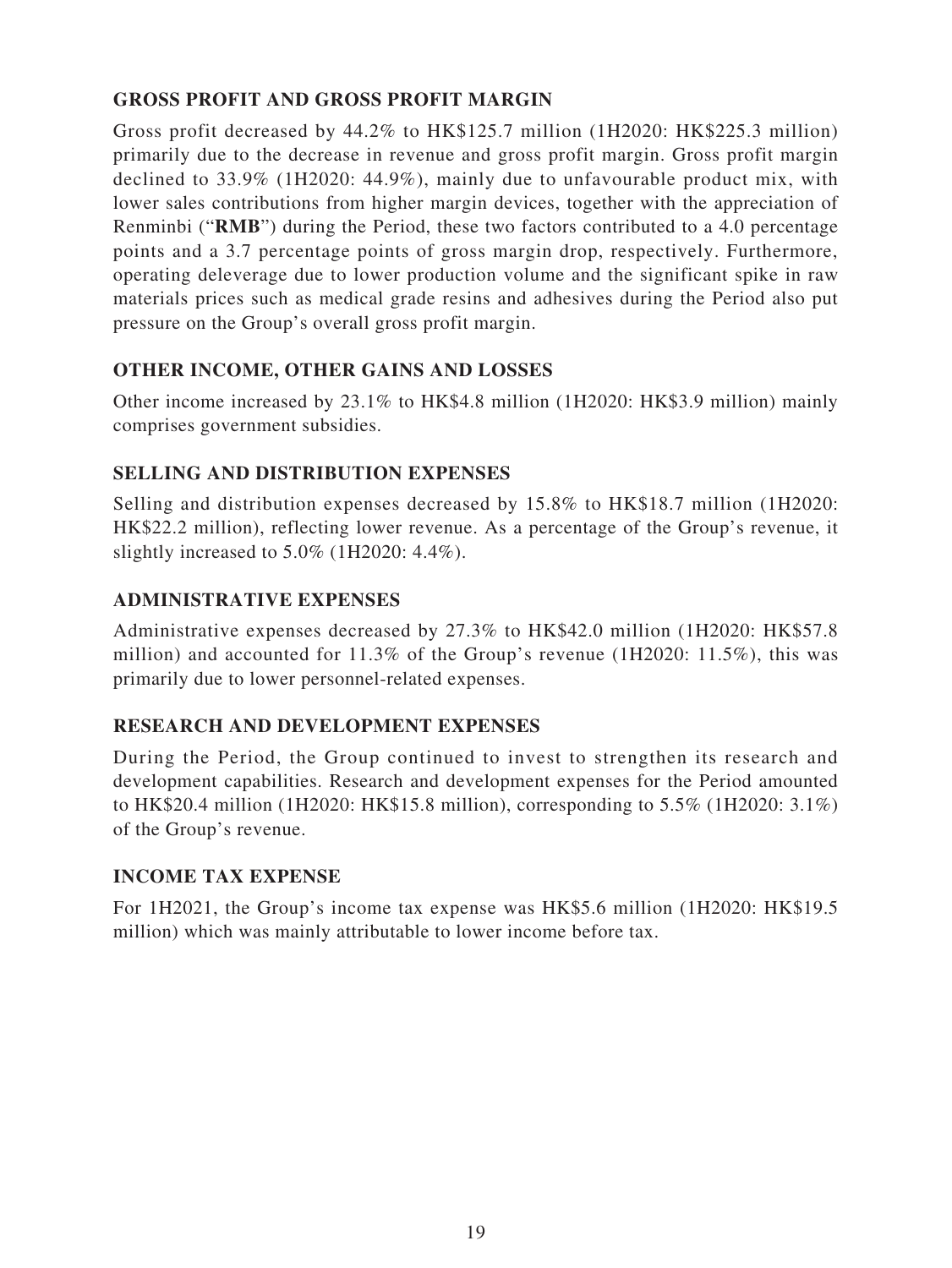## **PROFIT ATTRIBUTABLE TO OWNERS OF THE COMPANY**

As a result of the foregoing, profit attributable to owners of the Company declined by 54.4% to HK\$41.9 million (1H2020: HK\$91.8 million).

## **PROPERTY, PLANT AND EQUIPMENT**

The Group incurred capital expenditure of HK\$9.2 million (1H2020: HK\$21.6 million) during the Period, which mainly included the purchase of additional machineries, tooling and equipment. As at 30 June 2021, property, plant and equipment was HK\$111.1 million (31 December 2020: HK\$111.1 million).

### **RIGHT-OF-USE ASSETS AND LEASE LIABILITIES**

As at 30 June 2021, right-of-use assets and lease liabilities amounted to HK\$10.7 million (31 December 2020: HK\$14.7 million) and HK\$11.3 million (31 December 2020: HK\$15.6 million), respectively. The decrease was primarily attributable to the depreciation of right-of-use assets and lease payments.

### **TRADE RECEIVABLES**

Trade receivables as at 30 June 2021 was HK\$181.0 million (31 December 2020: HK\$161.5 million). The Group is comfortable with the quality of the receivables and will continue to exercise due care in managing credit exposure.

## **HUMAN RESOURCES**

As at 30 June 2021, the total number of full-time employees of the Group was 1,390 (31 December 2020: 1,853). The remuneration of employees was determined according to their experience, qualifications, results of operations of the Group and market condition. The Group offered its senior management performance-based bonus and share options to reward and retain a high calibre management team. The Group also adopted commission and incentive plans to motivate and reward its sales and marketing team.

During the Period, staff costs including Directors emoluments amounted to HK\$106.6 million (1H2020: HK\$108.1 million), representing 28.8% (1H2020: 21.5%) of the Group's revenue. The decrease was mainly due to decrease in staff bonus and sales commission partially offset by the increased contributions to the social security schemes in the PRC.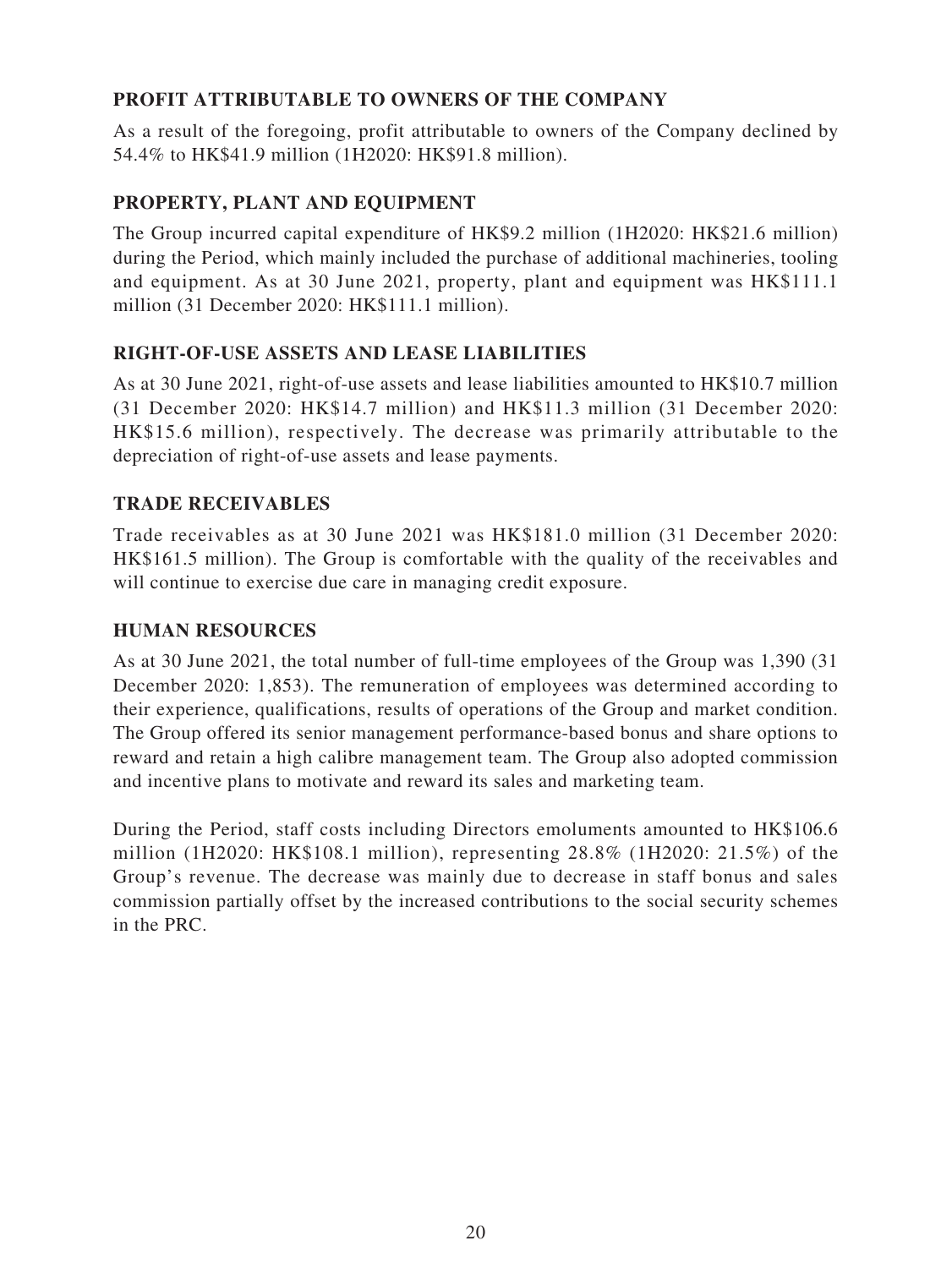### **LIQUIDITY AND FINANCIAL RESOURCES AND BORROWINGS**

Bank and cash balances as at 30 June 2021 was HK\$103.3 million (31 December 2020: HK\$169.1 million). This was a cumulative result of the net cash inflow from operating activities of HK\$25.4 million, net cash outflow from investing activities of HK\$16.8 million, net cash outflow from financing activities of HK\$77.0 million, and the positive effect of foreign exchange rate changes of HK\$2.6 million during the Period. Most of the bank and cash balances were denominated in Hong Kong dollars, US dollars ("**USD**") and RMB.

The net cash outflow from investing activities was mainly due to the purchase of property, plant and equipment of HK\$9.2 million, along with the additions of investment in an associate of HK\$7.8 million. The net cash outflow from financing activities was mainly arose from a net cash outflow of HK\$72.1 million dividend paid to owners of the Company.

As at 30 June 2021, total borrowings amounted to HK\$67.8 million (31 December 2020: HK\$69.1 million). The net gearing ratio, which was calculated on the basis of the amount of total borrowings divided by the total equity attributable to owners of the Company, was 0.11 (31 December 2020: 0.11). As at 30 June 2021, the Group had unutilised bank facilities of HK\$34.0 million.

#### **CAPITAL STRUCTURE**

As at 30 June 2021, the issued share capital of the Company was approximately HK\$6.6 million (31 December 2020: approximately HK\$6.5 million), comprising 655,725,332 shares of the Company (the "**Shares**") (31 December 2020: 650,598,000 Shares) of nominal value of HK\$0.01 per Share. The increase was attributable to the Shares issued under the pre-IPO share option scheme adopted on 17 June 2016 and the share option scheme adopted on 24 June 2016 by the Company.

The Board considers that the current trading price of the Shares does not reflect its intrinsic value, and therefore it intends to exercise its power under the general mandate, which was granted by the shareholders of the Company (the "**Shareholders**") at the annual general meeting held on 18 May 2021 (the "**AGM**"), to buy back up to 65,328,332 Shares, being 10% of the total issued Shares as at the date of the AGM, in the open market at appropriate times. The Group intends to finance the proposed Share buy-back with its existing available cash.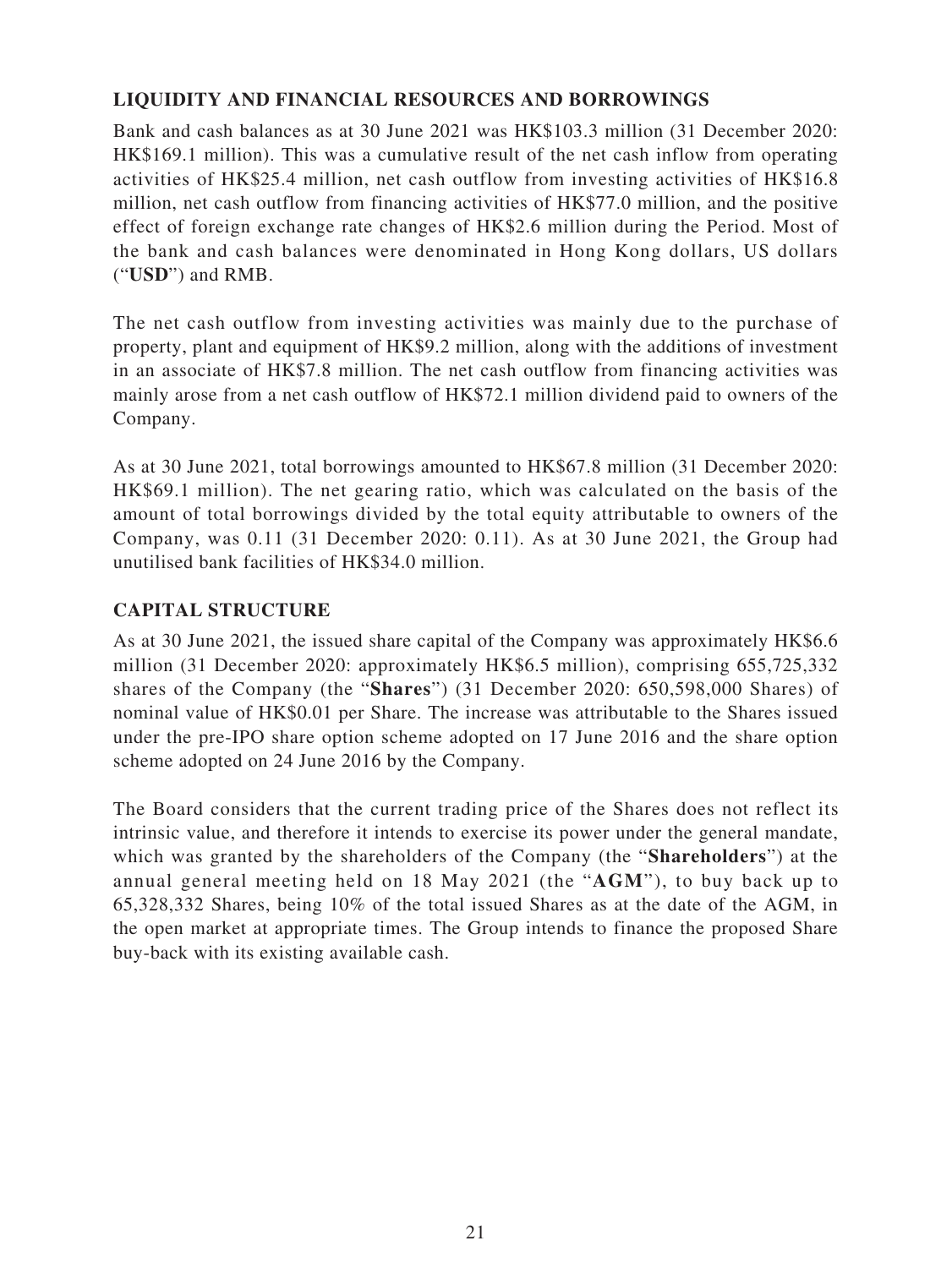#### **SIGNIFICANT INVESTMENTS**

As at 30 June 2021, the Company considered that the significant investments were as follows:

## **Equity investment at FVTOCI**

| Name of<br>company | <b>Principal business</b>                                                                                                            | Approximate<br>percentage of<br>shareholding | <b>Total</b><br>investment             |                                                                           | Fair value of<br>the equity investment                    | Assets ratio defined<br>under the Listing Rules            |                                  |
|--------------------|--------------------------------------------------------------------------------------------------------------------------------------|----------------------------------------------|----------------------------------------|---------------------------------------------------------------------------|-----------------------------------------------------------|------------------------------------------------------------|----------------------------------|
|                    |                                                                                                                                      |                                              |                                        | 30 June<br>2021<br>(unaudited)                                            | 31 December<br>2020<br>(audited)                          | 30 June<br>2021<br>(unaudited)                             | 31 December<br>2020<br>(audited) |
| Inovytec           | An Israeli company that<br>develops medical devices<br>with a focus on routine<br>and emergency respiratory<br>and cardiac failures. | 13.68%                                       | (equivalent to<br>HK\$23.4<br>million) | US\$3.0 million US\$3.8 million<br>(equivalent to<br>HK\$29.3<br>million) | US\$3.3 million<br>(equivalent to<br>HK\$25.3<br>million) | $3.3\%$                                                    | 2.7%                             |
|                    | <b>Investment in an associate</b>                                                                                                    |                                              |                                        |                                                                           |                                                           |                                                            |                                  |
| Name of<br>company | <b>Principal business</b>                                                                                                            | Approximate<br>percentage of<br>shareholding | <b>Total</b><br>investment             | 30 June                                                                   | Carrying amount of<br>the investment<br>31 December       | Assets ratio defined<br>under the Listing Rules<br>30 June | 31 December                      |

|        |                                                                                                                                                 |        |                                       | (unaudited)                                   | (audited)                                                                                        | (unaudited) | (audited) |
|--------|-------------------------------------------------------------------------------------------------------------------------------------------------|--------|---------------------------------------|-----------------------------------------------|--------------------------------------------------------------------------------------------------|-------------|-----------|
| Fresca | A US based sleep solution<br>and connected health<br>company that is<br>developing a system for<br>the treatment of<br>obstructive sleep apnea. | 22.04% | equivalent to<br>HK\$39.3<br>million) | (equivalent to<br><b>HK\$13.0</b><br>million) | US\$5.0 million US\$1.7 million US\$0.85 million<br>(equivalent to<br><b>HK\$6.6</b><br>million) | $1.5\%$     | 0.7%      |

**2021**

2020

**2021**

2020

For additional information regarding the performance during the Period and prospects of the above significant investments, please refer to the paragraph headed "Investments and Collaboration" above.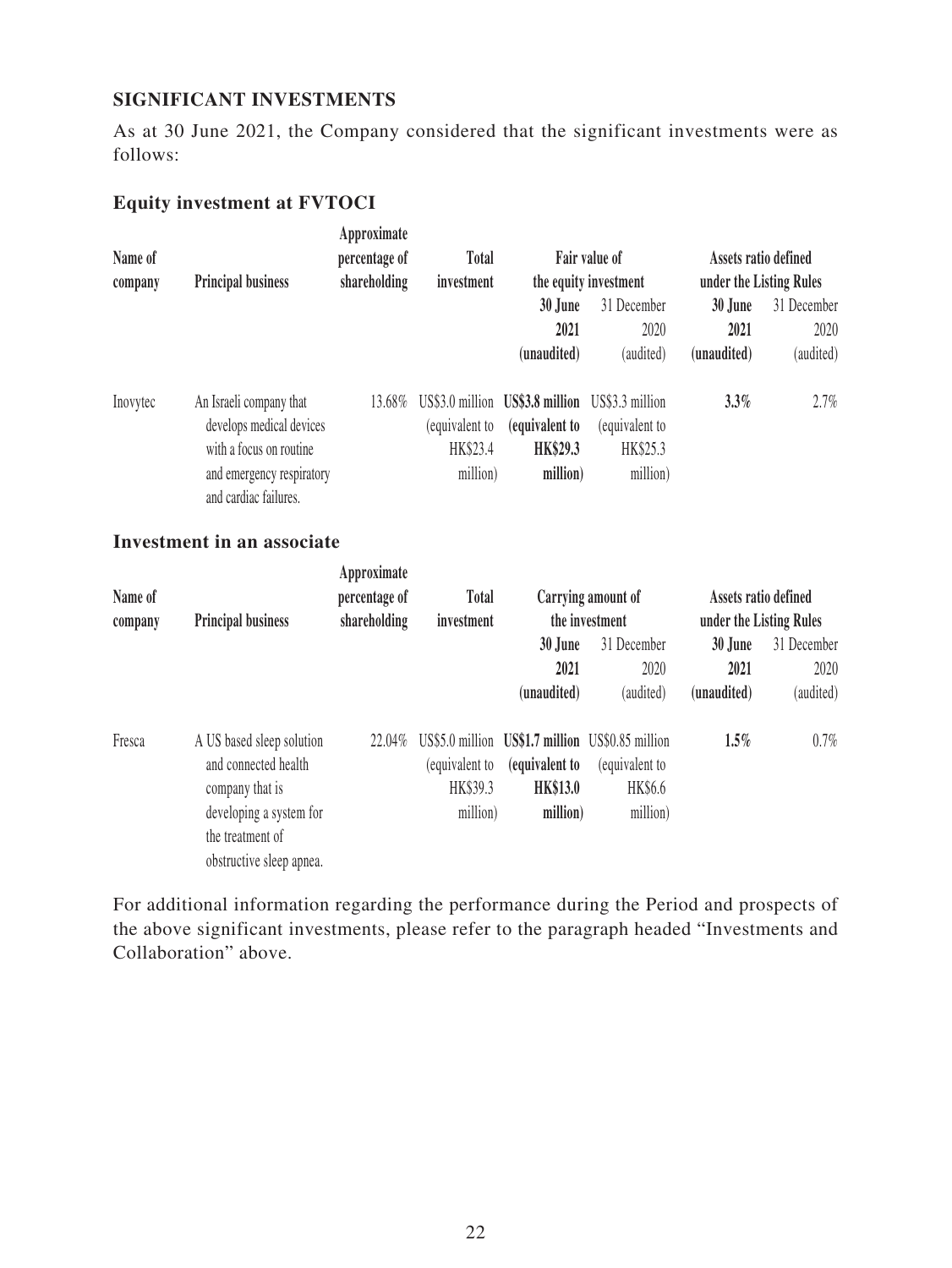## **MATERIAL ACQUISITIONS AND DISPOSALS**

During the Period, the Group had no other material acquisitions or disposals of subsidiaries and associated companies.

### **EVENTS AFTER THE REPORTING PERIOD**

There were no other significant events after the reporting period up to the date of this announcement.

### **CHARGES ON THE GROUP'S ASSETS**

As at 30 June 2021, none of the assets of the Group were pledged.

## **FOREIGN EXCHANGE EXPOSURE**

While some of the Group's costs and expenses are denominated in RMB, there was a substantial amount of sales denominated in USD given the export-oriented nature of the Group's business. Thus, any appreciation of RMB against USD may subject the Group to increased costs and lower profitability. The Directors have assessed the impact of such foreign currency risk and considered that it may materially affect the Group's profitability. The Group currently does not have a foreign currency hedging policy in respect of foreign currency transactions, assets and liabilities. The Group monitors its foreign currency exposure closely and will consider hedging significant foreign currency exposure should the need arise.

### **CONTINGENT LIABILITIES**

As at 30 June 2021, the Group did not have other contingent liabilities.

# **OTHER INFORMATION**

### **INTERIM DIVIDEND**

The Board has resolved to declare an interim dividend of HK2.0 cents (1H2020: HK Nil cent) per Share for the Period to the Shareholders whose names appear on the register of members of the Company at the close of business on Monday, 13 September 2021, being the record date for determination of entitlement to the interim dividend. The interim dividend will be paid on or around Thursday, 30 September 2021.

The register of members of the Company will be closed from Thursday, 9 September 2021 to Monday, 13 September 2021, both days inclusive, during which period no transfer of the Shares will be registered. In order to qualify for the interim dividend as stated, all transfers forms accompanied by the relevant share certificates must be lodged with the Company's branch share registrar in Hong Kong, Tricor Investor Services Limited, at Level 54, Hopewell Centre, 183 Queen's Road East, Hong Kong for registration no later than 4:30 p.m. on Wednesday, 8 September 2021.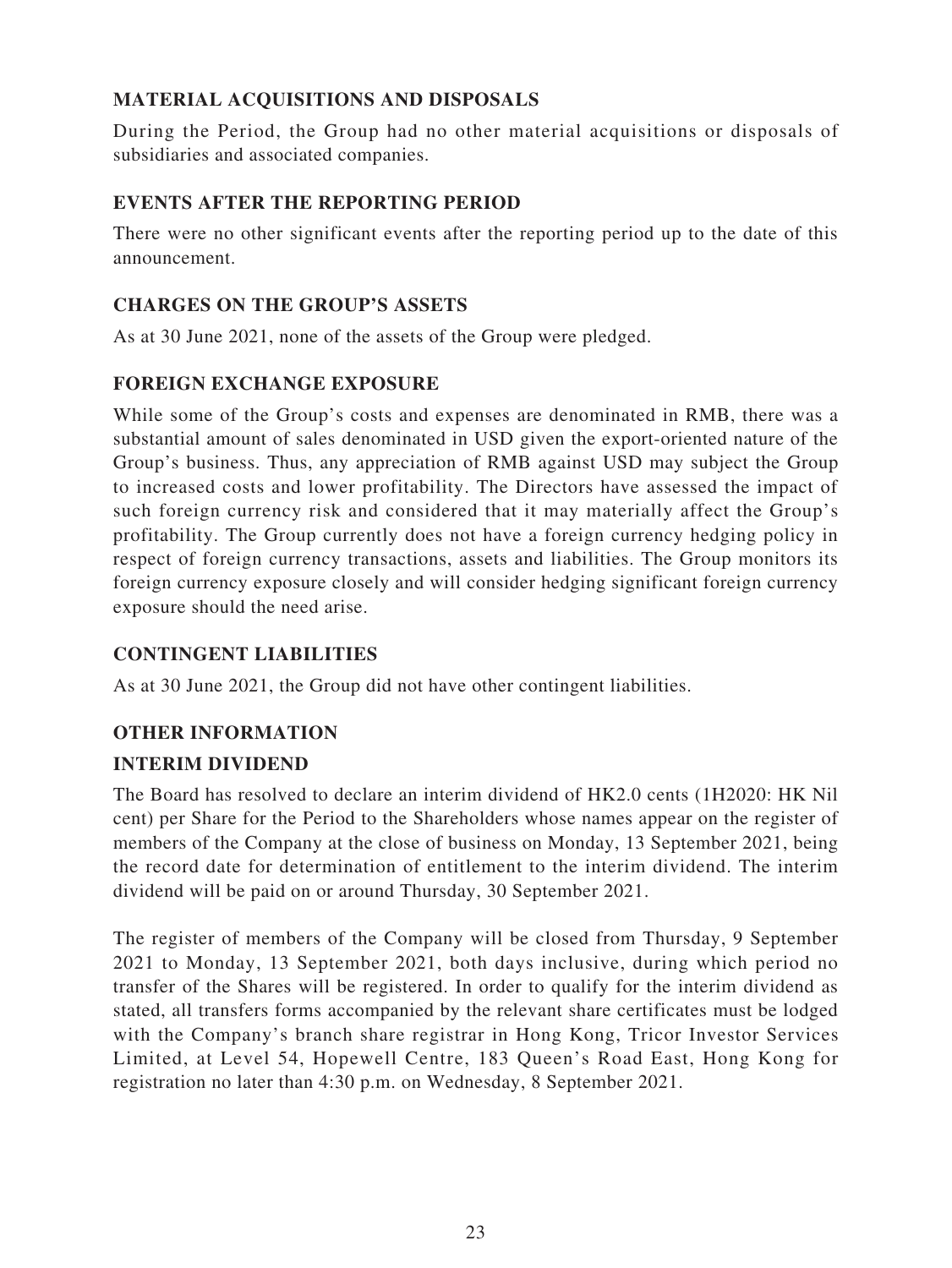### **ENVIRONMENTAL, SOCIAL AND GOVERNANCE ("ESG") RESPONSIBILITY**

The Group is committed to the long-term sustainability of its businesses and the communities in which it conducts business, and attaches great importance on reducing energy consumption. The Group is also continually improving its business practices and employee training in such best practices. It has adopted a proactive approach to ESG responsibility and has established a working group chaired by an executive Director and comprising representatives from key departments of the Company to spearhead the ESG initiatives and activities of the Group and to enhance the Group's ESG efforts.

#### **CORPORATE GOVERNANCE PRACTICES**

The Board is committed to maintaining the highest possible standards of corporate governance, and strives to maintain transparent, responsible and value-driven management practices that will enhance and safeguard the interests of the Shareholders. The Board believes that effective and high quality corporate governance is an essential platform for creating value for the Shareholders. The Board is committed to continuously reviewing and improving the Group's corporate governance practices, and maintaining the highest standards of ethical corporate behaviour across the organisation.

The Company has adopted the Corporate Governance Code and Corporate Governance Report (the "**CG Code**") as contained in Appendix 14 to the Listing Rules as its own code of corporate governance. The corporate governance principles of the Company emphasise a quality Board, sound internal controls and risk management, and transparency and accountability to all Shareholders.

In the opinion of the Directors, the Company has complied with the code provisions set out in the CG Code throughout the Period.

#### **MODEL CODE FOR SECURITIES TRANSACTIONS BY DIRECTORS**

The Company has adopted the Model Code for Securities Transactions by Directors of Listed Issuers (the "**Model Code**") as set out in Appendix 10 of the Listing Rules as its own code of conduct for dealing in securities of the Company by the Directors. Having made specific enquiries with all Directors, all Directors confirmed that they have complied with the required standard set out in the Model Code regarding their securities transactions throughout the Period.

#### **AUDIT COMMITTEE**

The Company established the audit committee of the Company (the "**Audit Committee**") with written terms of reference which deal clearly with its authority and duties. The Audit Committee currently consists of three independent non-executive Directors, namely Mr. Au Yu Chiu Steven, Mr. Mok Kwok Cheung Rupert and Prof. Yung Kai Leung.